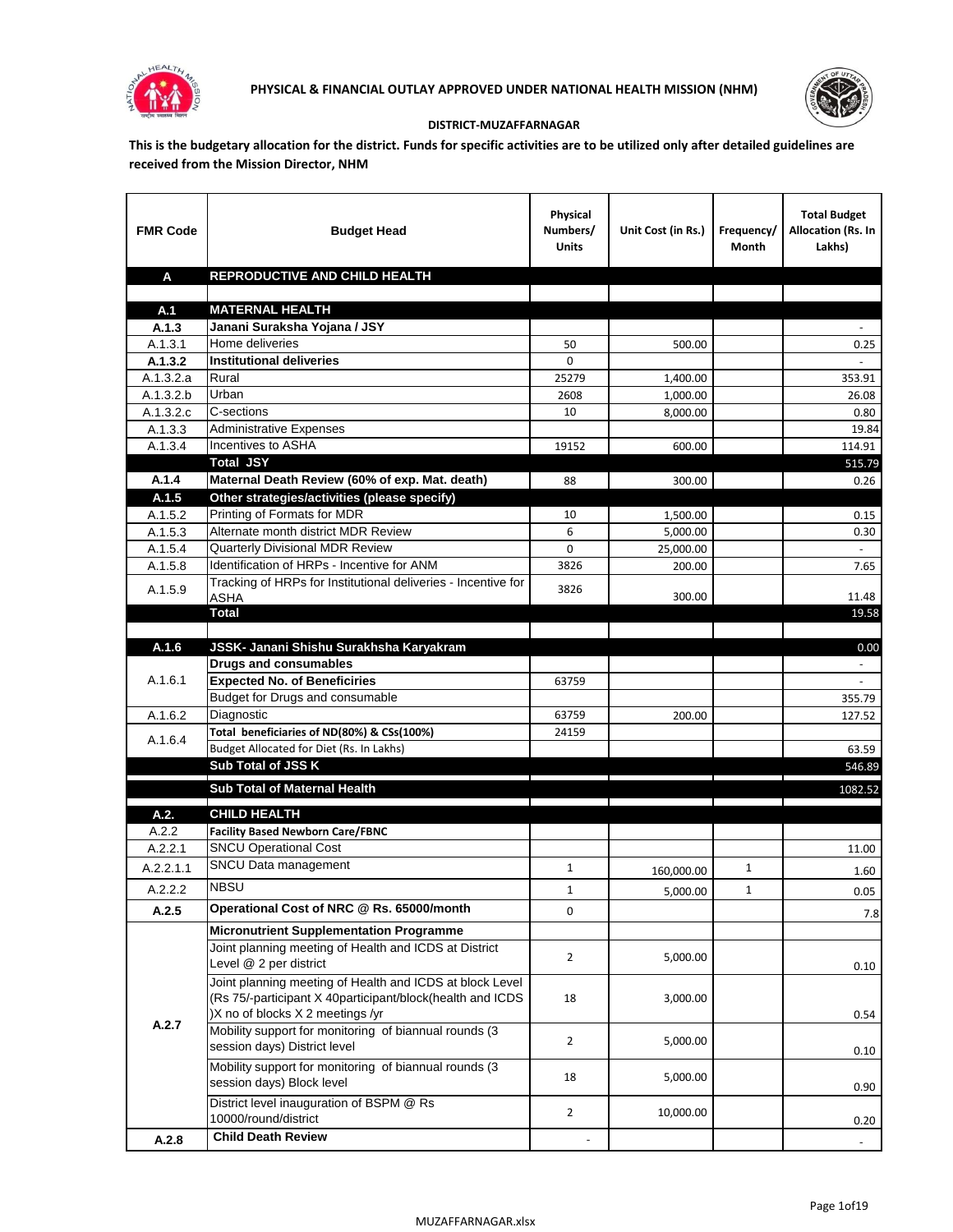| <b>FMR Code</b>    | <b>Budget Head</b>                                                                                                                             | Physical<br>Numbers/<br><b>Units</b> | Unit Cost (in Rs.) | Frequency/<br><b>Month</b> | <b>Total Budget</b><br>Allocation (Rs. In<br>Lakhs) |
|--------------------|------------------------------------------------------------------------------------------------------------------------------------------------|--------------------------------------|--------------------|----------------------------|-----------------------------------------------------|
|                    | <b>Sub-total Child Health</b>                                                                                                                  |                                      |                    |                            | 22.29                                               |
|                    |                                                                                                                                                |                                      |                    |                            |                                                     |
| A.3                | <b>FAMILY PLANNING</b>                                                                                                                         |                                      |                    |                            |                                                     |
| A.3.1              | <b>Terminal/Limiting Methods</b>                                                                                                               |                                      |                    |                            |                                                     |
| A.3.1.1<br>A.3.1.2 | Female sterilization camps @ Rs. 3500/camp<br>NSV camps @ Rs. 3500/camp                                                                        | 94<br>$\overline{2}$                 | 3,500.00           |                            | 3.29<br>0.07                                        |
|                    | Budget for Female Interval Sterilization Compensation                                                                                          |                                      | 3,500.00           |                            |                                                     |
| A.3.1.3            | @ Rs.2000/-Per Case in Public Sector-(In Rs.)                                                                                                  | 7190                                 | 2,000.00           |                            | 143.80                                              |
|                    | <b>Budget for Post Partum Female Sterilization</b><br>Compensation @ Rs.3000/-Per Case in Public Sector-(In<br>$Rs.$ )                         | 1560                                 | 3,000.00           |                            | 46.80                                               |
| A.3.1.4            | Budget for Male Sterilization Compensation @ Rs.2700/-<br>Per Case in Public Sector -(In Rs.)                                                  | 30                                   | 2,700.00           |                            | 0.81                                                |
| A.3.2              | <b>Spacing Methods</b>                                                                                                                         |                                      |                    |                            |                                                     |
| A.3.2.2            | Total Budget Allocated for Compensation for IUCD<br>insertion at health facilities (including fixed day services at<br>SHC and PHC) @ Rs 20/-  | 35750                                | 20.00              |                            | 7.15                                                |
| A.3.2.3            | PPIUCD services (Incentive to provider @Rs 150 per<br>PPIUCD insertion)                                                                        | 900                                  | 150.00             |                            | 1.35                                                |
|                    | Orientation/Review of ASHA/ANM/AWW for scheme<br>for HDC, ESB, PTK                                                                             |                                      |                    |                            |                                                     |
| A.3.2.5            | <b>District level</b>                                                                                                                          | $\mathbf{1}$                         | 10,000.00          | $\mathbf{1}$               | 0.10                                                |
|                    | <b>Block level Quarterly</b>                                                                                                                   | 9                                    | 10,000.00          | 4                          | 3.60                                                |
| A.3.2.6            | Dissemination of FP manuals and guidelines                                                                                                     | $\mathbf{1}$                         | 20,000.00          | $\mathbf{1}$               | 0.20                                                |
| A.3.3              | Budget for POL for Mobility to Surgeons team for FDS<br>Camps @ Rs.1000/ camp                                                                  | 94                                   | 1,000.00           |                            | 0.94                                                |
| A.3.5.1            | Orientaion workshop, QAC meeting at distirct level-<br>Quarterly                                                                               | $\mathbf{1}$                         | 2,000.00           | 4                          | 0.08                                                |
| A.3.5.2            | FP Review Meeting at Divisional level-Quarterly                                                                                                | 0                                    | 20,000.00          | 4                          |                                                     |
| A.3.5.3            | Performance reward                                                                                                                             | $\mathbf{1}$                         | 50,000.00          |                            | 0.50                                                |
| A.3.5.4            | World Population Day' celebration (such as mobility,<br>IEC activities etc.):                                                                  |                                      |                    |                            |                                                     |
|                    | District level                                                                                                                                 | $\mathbf{1}$                         | 100,000.00         |                            | 1.00                                                |
|                    | <b>Block Level</b>                                                                                                                             | 9                                    | 10.000.00          |                            | 0.90                                                |
| A.3.5.5            | Other strategies/activities (such as strengthening<br>fixed day services for IUCD & Sterilisation, etc.)                                       |                                      |                    |                            |                                                     |
|                    | Printing of FP Manuals, Guidelines, etc.                                                                                                       | 0                                    |                    |                            |                                                     |
|                    | Sterilization Register @ Rs.150/Register                                                                                                       | 8                                    | 150.00             | $\centerdot$               | 0.01                                                |
|                    | IUCD Register @ Rs.150/- Register                                                                                                              | 287                                  | 150.00             |                            | 0.43                                                |
|                    | PPIUCD Registers @ Rs.150/-Register                                                                                                            | 5                                    | 150.00             |                            | 0.01                                                |
| A.3.5.5.1          | Injectable Registers @ Rs.150/Register                                                                                                         | 12                                   | 150.00             |                            | 0.02                                                |
|                    | Counseling Register @ Rs.150/-Register (3 per<br>Counselor)                                                                                    | 3                                    | 150.00             |                            | 0.00                                                |
|                    | Consent Form , Medical Record CheckIklist, Posoot<br>Operatiive Instructionn Card, Ssterilization Certificate for<br>Sterilization@ Rs 5/-Unit | 48612                                | 5.00               |                            | 2.43                                                |
|                    | Enhance Contribution of PRIs and Family members of<br>eligible couples in 75 districts with high unmet need<br>and TFR                         |                                      |                    |                            |                                                     |
| A.3.5.5.2          | District Level NSV Satisfied Client Meet @Rs.20000/-<br>District                                                                               | $\mathbf{1}$                         | 20,000.00          |                            | 0.20                                                |
|                    | Block Level Panch Sarpanch Sammellan @Rs.10000/-<br><b>Block</b>                                                                               | 9                                    | 10,000.00          |                            | 0.90                                                |
| A.3.5.5.3          | RMNCHA Counsellling Corners @ Rs.35,000/-                                                                                                      | 0                                    | 35,000.00          |                            |                                                     |
|                    | <b>World NSV Week</b>                                                                                                                          |                                      |                    |                            |                                                     |
| A.3.5.5.6          | <b>District level</b>                                                                                                                          | $\mathbf{1}$                         | 25,000.00          |                            | 0.25                                                |
|                    | <b>Block level</b>                                                                                                                             | 9                                    | 10,000.00          |                            | 0.90                                                |
|                    | Govt. COT at Divisions level for FP Services                                                                                                   |                                      |                    |                            |                                                     |
|                    | Divisional Govt. COT @ Rs.50000/month for 12 month                                                                                             | 0                                    | 5,000.00           | 12                         | $\omega$                                            |
|                    |                                                                                                                                                |                                      |                    |                            |                                                     |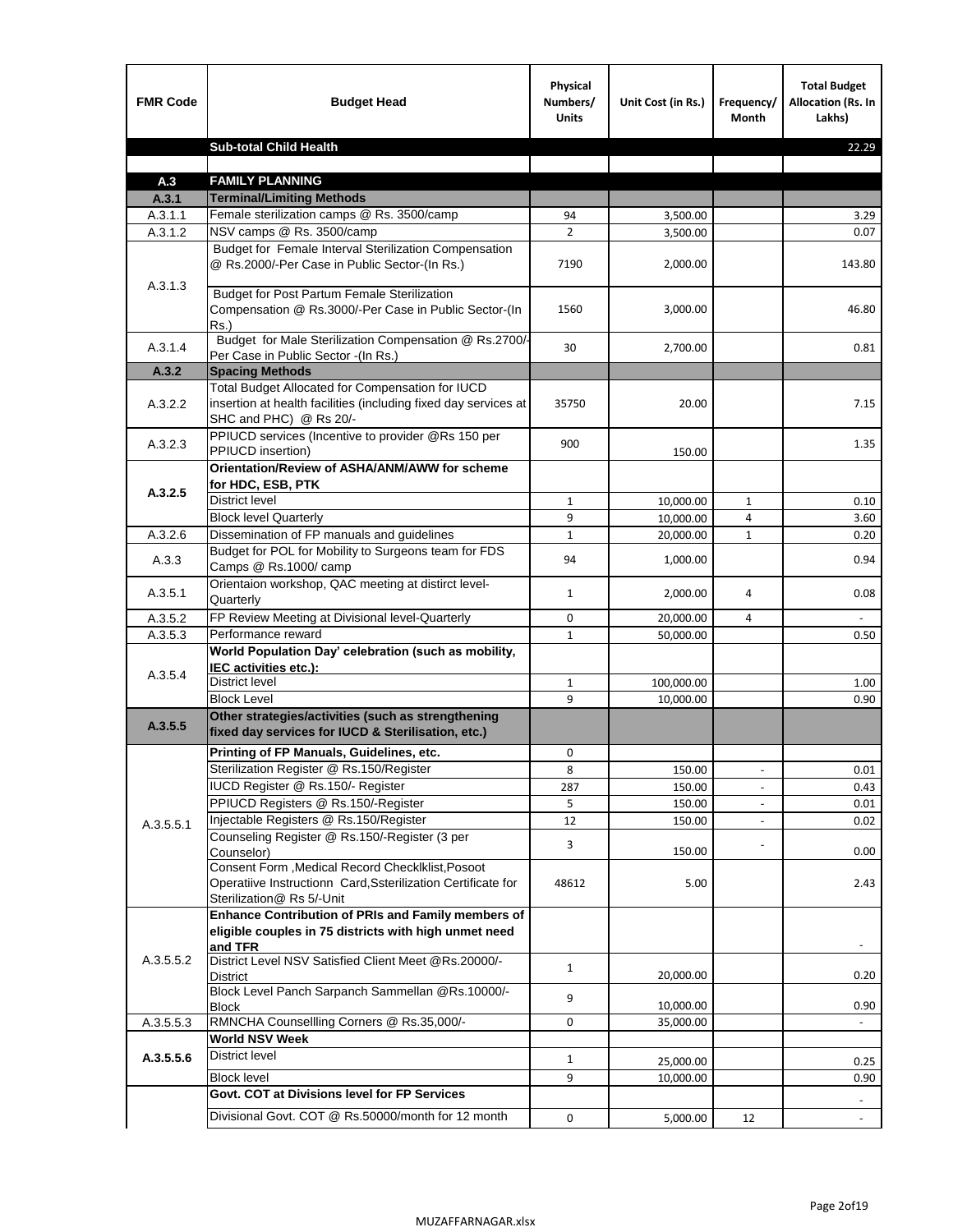| <b>FMR Code</b> | <b>Budget Head</b>                                                                                                                                                                          | Physical<br>Numbers/<br><b>Units</b> | Unit Cost (in Rs.) | Frequency/<br>Month | <b>Total Budget</b><br>Allocation (Rs. In<br>Lakhs) |
|-----------------|---------------------------------------------------------------------------------------------------------------------------------------------------------------------------------------------|--------------------------------------|--------------------|---------------------|-----------------------------------------------------|
| A.3.5.5.8       | Exra Incentive for Female Interval Sterilization in Public<br>Sector.-(20% of 80% ELA) @ Rs. 130 per case                                                                                   | 1438                                 | 130.00             |                     | 1.87                                                |
|                 | Extra Incentive for Male Sterilization in Public Sector-<br>(40% ELA) @ Rs. 155 per case                                                                                                    | 12                                   | 155.00             |                     | 0.02                                                |
|                 | <b>Sub-total Family Planning</b>                                                                                                                                                            |                                      |                    |                     | 217.63                                              |
|                 | ADOLESCENT HEALTH / RKSK (Rashtriya Kishore                                                                                                                                                 |                                      |                    |                     |                                                     |
| A.4             | Swasthya Karyakram)                                                                                                                                                                         |                                      |                    |                     |                                                     |
| A.4.1           | <b>Facility based services</b>                                                                                                                                                              |                                      |                    |                     |                                                     |
| A.4.1.1         | Orientation meetings-HPD Districts                                                                                                                                                          | $\Omega$                             | 9000               | $\mathbf{1}$        |                                                     |
|                 | Review meetings at District level-Quarterly                                                                                                                                                 | $\mathbf{1}$                         | 5000               | 4                   | 0.20                                                |
| A.4.1.2         | Establishment of new clinics at DH/Medical college level                                                                                                                                    | $\Omega$                             | 50,000.00          |                     |                                                     |
|                 | Operating expenses for existing clinics                                                                                                                                                     | 0                                    |                    |                     |                                                     |
|                 | DH & MC level Existing AFHS clinics                                                                                                                                                         | $\overline{2}$                       | 600.00             | 12                  | 0.14                                                |
| A.4.1.4         | DH & MC level AFHS clinics (New)                                                                                                                                                            | 0                                    | 600.00             | 6                   | $\overline{\phantom{a}}$                            |
|                 | CHC level Existing AFHS clinics                                                                                                                                                             | 0                                    | 400.00             | 12                  | $\overline{\phantom{a}}$                            |
|                 | PHC level existing AFHS clinics                                                                                                                                                             | $\Omega$                             | 200.00             | 12                  | $\blacksquare$                                      |
| A.4.1.5         | Mobility support for AH counsellors at MC/DH level AH<br>Clinic at @ Rs 1000 per month for 06 month                                                                                         | 2                                    | 1,000.00           | 6                   | 0.12                                                |
|                 | Mobility support for Exsiting AH counsellors at CHC level<br>AH Clinic at @ Rs 1000 per month for 06 month                                                                                  | 0                                    | 1,000.00           | 6                   |                                                     |
| A.4.5.7         | <b>WIFS Register</b>                                                                                                                                                                        | 2724                                 | 100.00             |                     | 2.72                                                |
| A.4.5.8         | <b>NIPI Register</b>                                                                                                                                                                        | 4195                                 | 100.00             |                     | 4.20                                                |
| A.4.5.9         | <b>WIFS Reporting Formats</b>                                                                                                                                                               | 76896                                | 0.50               |                     | 0.38                                                |
|                 |                                                                                                                                                                                             |                                      |                    |                     |                                                     |
|                 | <b>Sub-total Adolescent Health</b>                                                                                                                                                          |                                      |                    |                     | 7.77                                                |
|                 | <b>RBSK</b>                                                                                                                                                                                 |                                      |                    |                     |                                                     |
| A.5<br>A.5.1    | <b>Operational Cost of RBSK (Mobility support, DEIC etc)</b>                                                                                                                                |                                      |                    |                     |                                                     |
| A.5.1.2         | Prepare detailed operational plan for RBSK across<br>districts (cost of plan/convergence/monitoring<br>meetings should be kept seperately)<br>One meeting @ Rs. 500 per block for microplan | 9                                    | 500.00             |                     | 0.05                                                |
|                 | One orientation meeting for RBSK software                                                                                                                                                   | 9                                    | 90.00              |                     | 0.01                                                |
| A.5.1.3         | Mobility support for Mobile health team                                                                                                                                                     | 18                                   | 30,000.00          | 12                  | 64.80                                               |
| A.5.1.4         | Operational cost of DEIC                                                                                                                                                                    |                                      |                    |                     | 0                                                   |
| A.5.1.5         | New born screening- Inborn error of metabolism (please<br>give details per unit cost of screening, number of children<br>to be screened and the delivery points Add details)                |                                      |                    |                     | 0                                                   |
| A.5.1.7         | Spectacle for children                                                                                                                                                                      | 1380                                 | 275.00             |                     | 3.80                                                |
| A.5.1.10        | Monitoring Meeting at District level                                                                                                                                                        | $\mathbf{1}$                         | 5,000.00           | 3                   | 0.15                                                |
|                 |                                                                                                                                                                                             |                                      |                    |                     |                                                     |
|                 | <b>Sub-total RBSK</b>                                                                                                                                                                       |                                      |                    |                     | 68.80                                               |
|                 |                                                                                                                                                                                             |                                      |                    |                     |                                                     |
| A.7             | <b>PNDT Activities</b><br><b>Support to PNDT cell</b>                                                                                                                                       |                                      |                    |                     |                                                     |
|                 | Honorarium of Divisional Level Data Assistant @ Rs.<br>18743 per month for 12 months                                                                                                        | 0                                    | 18,743.00          | 12                  |                                                     |
| A.7.1           | Honorarium of District Level Data Assistant @<br>Rs.<br>11025 per month for 12 months                                                                                                       | $\mathbf{1}$                         | 11,025.00          | 12                  | 1.32                                                |
|                 | Contingency at Divisional level for PCPNDT Cell                                                                                                                                             | 0                                    | 10,000.00          | $\mathbf{1}$        | $\overline{\phantom{a}}$                            |
|                 | Contingency at District level for PCPNDT Cell                                                                                                                                               | $\mathbf{1}$                         | 5,000.00           | $\mathbf{1}$        | 0.05                                                |
| A.7.2.2         | Visit of Divisional level Inspection Committee (Including<br>TA/DA)                                                                                                                         | 0                                    | 10,000.00          | $\mathbf{1}$        |                                                     |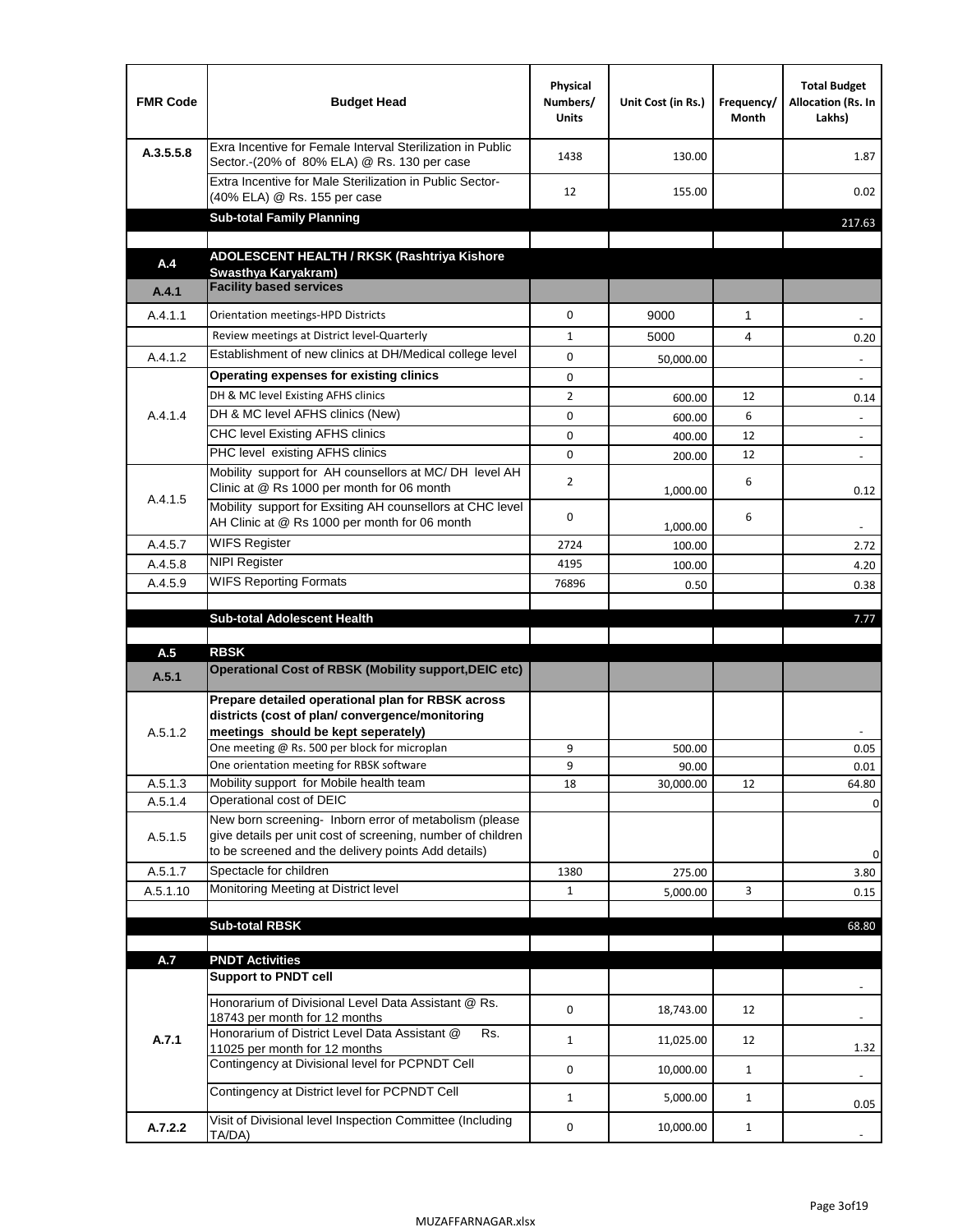| <b>FMR Code</b>          | <b>Budget Head</b>                                                                                                                              | Physical<br>Numbers/<br><b>Units</b> | Unit Cost (in Rs.)     | Frequency/<br><b>Month</b> | <b>Total Budget</b><br><b>Allocation (Rs. In</b><br>Lakhs) |
|--------------------------|-------------------------------------------------------------------------------------------------------------------------------------------------|--------------------------------------|------------------------|----------------------------|------------------------------------------------------------|
| A.7.2.5                  | Orientation of Member of District advisory Committee at<br><b>Divisional Level</b>                                                              | $\Omega$                             | 200,000.00             | $\mathbf{1}$               | $\overline{\phantom{m}}$                                   |
| A.7.2.9                  | Capacity building of DGCS, CJM, District officers, Nodal<br>Officers, Ultrasound Owners, ASHA and AWWs<br>workshop at Districts and Block level |                                      |                        |                            |                                                            |
|                          | <b>District level</b>                                                                                                                           | $\mathbf{1}$                         | 10,000.00              | 1                          | 0.10                                                       |
|                          | <b>Block level</b>                                                                                                                              | 9                                    | 5,000.00               | $\mathbf{1}$               | 0.45                                                       |
|                          | <b>Sub-total PNDT activities</b>                                                                                                                |                                      |                        |                            | 1.92                                                       |
|                          |                                                                                                                                                 |                                      |                        |                            |                                                            |
| A.8                      | <b>Human Resources</b>                                                                                                                          |                                      |                        |                            |                                                            |
| A.8.1                    | <b>Contractual Staff &amp; Services</b>                                                                                                         |                                      |                        |                            |                                                            |
| A.8.1.1<br>A.8.1.1.1     | <b>ANMs, Supervisory Nurses, LHVs</b><br><b>ANMs</b>                                                                                            |                                      |                        |                            |                                                            |
|                          | Honorarium of ANMs (New)                                                                                                                        | $\overline{2}$                       |                        | 6                          |                                                            |
| A.8.1.1.1.a              | Honorarium of ANMs (Existing)                                                                                                                   | 0                                    | 11,550.00<br>11,550.00 | 12                         | 1.39                                                       |
|                          | Honorarium of ANMs (New)                                                                                                                        | 21                                   | 11,550.00              | 6                          | 14.55                                                      |
| A.8.1.1.1.f              | Honorarium of ANMs (Existing)                                                                                                                   | 31                                   | 11,550.00              | 12                         | 42.97                                                      |
| A.8.1.1.2                | <b>Staff Nurses</b>                                                                                                                             |                                      |                        |                            |                                                            |
| A.8.1.1.2.a              | <b>DH</b>                                                                                                                                       |                                      |                        |                            | $\blacksquare$                                             |
|                          | Honorarium of SNs (New)                                                                                                                         | 0                                    | 19,060.00              | 6                          |                                                            |
| A.8.1.1.2.b              | Honorarium of SNs (Existing)                                                                                                                    | 37                                   | 19.060.00              | 12                         | 84.63                                                      |
|                          | <b>Staff Nurse-NRC</b>                                                                                                                          |                                      |                        |                            | $\overline{\phantom{a}}$                                   |
|                          | Old, SNs @19060/Month for 12 months                                                                                                             | 4                                    | 19,060.00              | 12                         | 9.15                                                       |
|                          | New, SNs @18150 per Month                                                                                                                       | 0                                    | 18,150.00              | 6                          |                                                            |
|                          | <b>Staff Nurse-SNCU</b>                                                                                                                         |                                      |                        |                            |                                                            |
| A.8.1.1.2.f              | Exiting Staff Nurse Honorarium @ Rs.19060/- p.m. for 12<br>months                                                                               | $\Omega$                             | 19,060.00              | 12                         | -                                                          |
|                          | New Staff Nurse Honorarium @ Rs.18150/- p.m. for 6 months<br><b>Staff Nurse-NBSU</b>                                                            | 8                                    | 18,150.00              | 6                          | 8.71                                                       |
|                          |                                                                                                                                                 |                                      |                        |                            |                                                            |
|                          | Staff Nurse Honorarium @ Rs.18150/- p.m. (For 6 Months)<br>Human Resource Pediatric Intencive Care unit (PICU)                                  | 3                                    | 18,150.00              | 12                         | 6.53                                                       |
|                          |                                                                                                                                                 |                                      |                        |                            |                                                            |
| A.8.1.1.2.g              | Staff Nurses Honorarium @ Rs. 18,150 per months for 12<br>months                                                                                | 0                                    | 18,150.00              | 12                         |                                                            |
| A.8.1.2.1                | <b>Laboratory Technicians</b>                                                                                                                   |                                      |                        |                            |                                                            |
| A.8.1.2.1.a              | Honorarium of Laboratory Technician                                                                                                             |                                      |                        |                            | 8.67                                                       |
| A.8.1.3                  | <b>Specialists</b>                                                                                                                              |                                      |                        |                            |                                                            |
| A.8.1.3.1.b              | Honorarium of Contractual Gynaecologists/Surgeons                                                                                               | $\mathbf 0$                          | 80,000.00              | 12                         |                                                            |
| A.8.1.3.3                | Anesthetists                                                                                                                                    |                                      |                        |                            |                                                            |
| A.8.1.3.3.b<br>A.8.1.3.5 | Honorarium of Contractual Anesthetists<br>Specialists for CH (Pediatrician etc) in SNCU, NBSU, NRC                                              | 0                                    | 80,000.00              | 12                         |                                                            |
|                          | Existing @ 78650/month for 12 Months                                                                                                            | 0                                    | 78,650.00              | 12                         | $\blacksquare$                                             |
| A.8.1.3.5.d              | New Peadiatrician Honorarium @ Rs.71500/- p.m. for 6<br>months                                                                                  | 3                                    | 71,500.00              | 6                          | 12.87                                                      |
| A.8.1.3.7                | Dental surgeons and dentists                                                                                                                    |                                      |                        |                            |                                                            |
| A.8.1.3.7.a              | Honorarium of Dental Surgen                                                                                                                     |                                      |                        |                            | 5.03                                                       |
| A.8.1.5                  | <b>Medical Officers</b>                                                                                                                         |                                      |                        |                            |                                                            |
| A.8.1.5.2                | Honorarium of Medical Officers (New)                                                                                                            | $\overline{2}$                       | 41,580.00              | $\overline{2}$             | 1.66                                                       |
|                          | Honorarium of Medical Officers (Existing)                                                                                                       | $\mathbf{1}$                         | 41,580.00              | 12                         | 4.99                                                       |
|                          | MOs for SNCU/ NBSU/NRC etc                                                                                                                      |                                      |                        |                            |                                                            |
| A.8.1.5.6                | Old, MO @41580 per Month                                                                                                                        | 0                                    | 41,580.00              | 12                         | $\omega$                                                   |
|                          | New, Mo@39600 Per Month                                                                                                                         | $\mathbf{1}$                         | 39,600.00              | 6                          | 2.38                                                       |
|                          | Human Resource Pediatric Intencive Care unit (PICU)                                                                                             |                                      |                        |                            |                                                            |
|                          | Existing, MO Honorarium @ Rs/41580/ Month for 12 Months                                                                                         | $\mathbf 0$                          | 41,580.00              | 12                         |                                                            |
| A.8.1.5.7                | New, MO Honorarium @ Rs. 39600 / Month for 6 Months                                                                                             | 0                                    | 39,600.00              | 6                          |                                                            |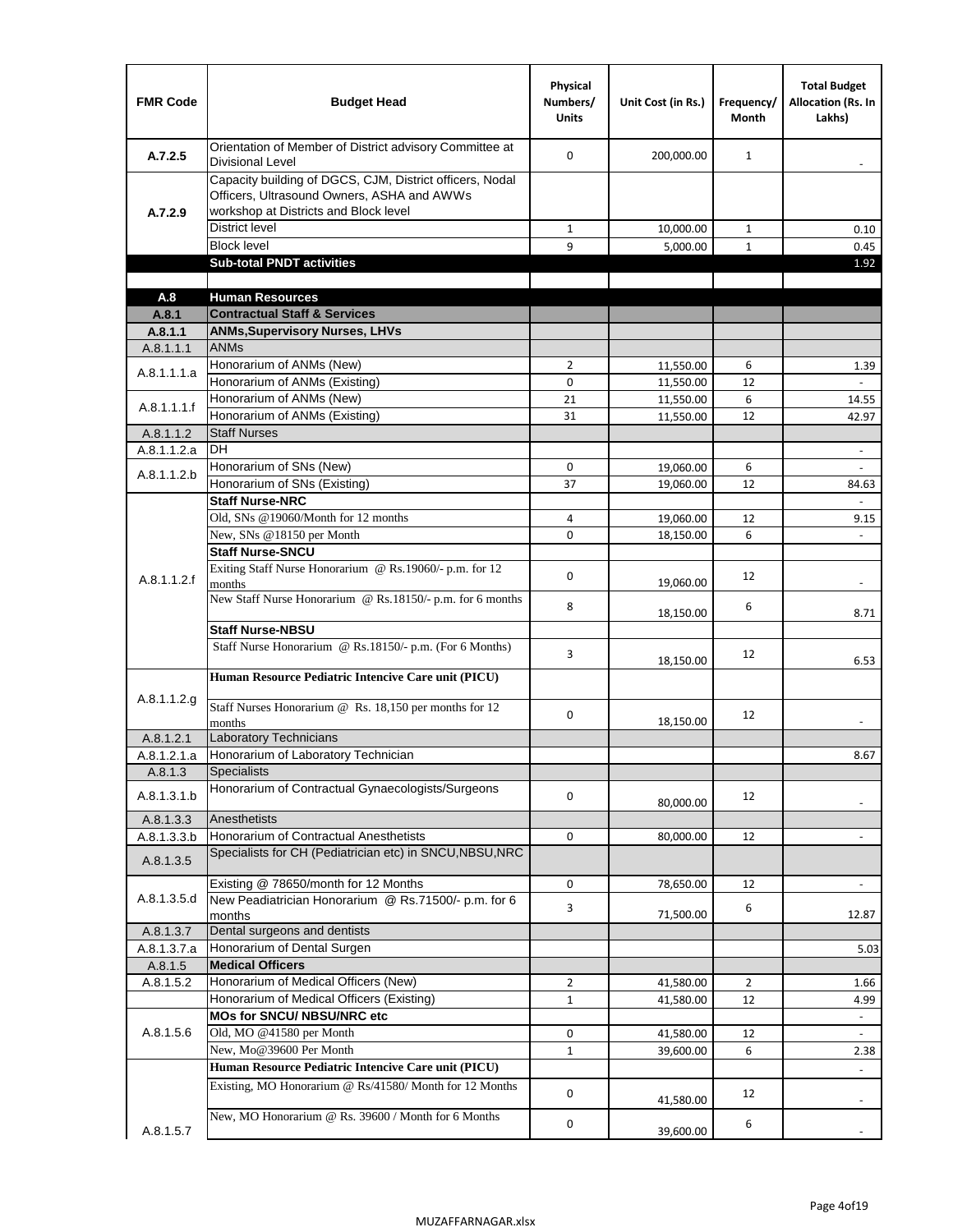| <b>FMR Code</b> | <b>Budget Head</b>                                                                                           | Physical<br>Numbers/<br><b>Units</b> | Unit Cost (in Rs.) | Frequency/<br>Month | <b>Total Budget</b><br>Allocation (Rs. In<br>Lakhs) |
|-----------------|--------------------------------------------------------------------------------------------------------------|--------------------------------------|--------------------|---------------------|-----------------------------------------------------|
|                 | Medical Officer/Training Coordinator, Honorarium at                                                          |                                      |                    |                     |                                                     |
|                 | <b>Medical College</b><br>Old, Trg. Coord. @41580/month for 12 Month                                         | $\mathbf 0$                          | 41,580.00          | 12                  | $\overline{\phantom{a}}$                            |
|                 | New, Trg. Coord.@39600/month for 6 Month                                                                     | $\Omega$                             | 39,600.00          | 6                   |                                                     |
| A.8.1.7.2       | Honorarium of X-Ray Technician for 12 months                                                                 |                                      |                    |                     | 5.20                                                |
| A.8.1.7.4       | RBSK teams (Exclusive mobile health team & DEIC<br>Staff)                                                    |                                      |                    |                     |                                                     |
|                 | <b>MOs- AYUSH/MBBS</b>                                                                                       |                                      |                    |                     |                                                     |
|                 | <b>Honoraria Existing MBBS</b>                                                                               | $\overline{2}$                       | 41,675.00          | 12                  | 10.00                                               |
|                 | Honoraria New MBBS                                                                                           | 0                                    | 37,800.00          | 6                   | $\overline{\phantom{a}}$                            |
| A.8.1.7.4.1     | Honoraria - BDS                                                                                              | 6                                    | 40,516.00          | 12                  | 29.17                                               |
|                 | Honoraria - AYUSH (Existing)                                                                                 | 23<br>5                              | 27,783.00          | 12                  | 76.68                                               |
|                 | Honoraria - AYUSH recruited upto March 16<br>Honoraria - AYUSH New                                           |                                      | 26,460.00          | 12                  | 15.88                                               |
|                 | <b>Staff Nurse</b>                                                                                           | $\mathbf 0$<br>$\Omega$              | 25,200.00          | 6                   | $\overline{\phantom{a}}$                            |
|                 | Honoraria - Staff Nurse                                                                                      | 9                                    |                    | 12                  |                                                     |
|                 | <b>ANM</b>                                                                                                   |                                      | 19,100.00          |                     | 20.63                                               |
| A.8.1.7.4.2     | Honoraria - ANMs (Existing)                                                                                  | 8                                    | 11,576.00          | 12                  | 11.11                                               |
|                 | Honoraria - ANM (Recruited upto March 16)                                                                    | $\mathbf{1}$                         | 11,025.00          | 12                  | 1.32                                                |
|                 | Honoraria - ANM (New)                                                                                        | $\mathbf 0$                          | 10,500.00          | 6                   |                                                     |
|                 | Paramedical                                                                                                  | $\mathbf 0$                          |                    |                     | $\overline{\phantom{a}}$                            |
|                 | Honoraria - Paramedical                                                                                      | 18                                   | 13,753.00          | 12                  | 29.71                                               |
|                 | <b>Pharmacists</b>                                                                                           | $\mathbf 0$                          |                    |                     |                                                     |
| A.8.1.7.4.3     | Honoraria - Pharmacist (Existing)                                                                            | $\mathbf 0$                          | 14,884.00          | 12                  | $\overline{\phantom{a}}$                            |
|                 | Honoraria - Pharmacist (Recruited upto March 16)                                                             | 0                                    | 14,175.00          | 12                  | $\blacksquare$                                      |
|                 | Honoraria - Pharmacist (New)                                                                                 | $\Omega$                             | 13,500.00          | 6                   | $\overline{\phantom{a}}$                            |
|                 | Sub Total RBSK mobile teams                                                                                  | $\Omega$                             |                    |                     | $\overline{\phantom{a}}$                            |
| A.8.1.7.5       | <b>Others</b>                                                                                                |                                      |                    |                     |                                                     |
| A.8.1.7.5.1     | Honorarium of RMNCH/FP Counselors @ Rs.10760/- for                                                           | $\mathbf{1}$                         | 10,760.00          | 12                  | 1.29                                                |
|                 | 12 months<br><b>Adolescent Health counselors</b>                                                             |                                      |                    |                     | $\overline{\phantom{a}}$                            |
|                 | AH counselors at DH level (1st & 2nd phase)                                                                  | 2                                    | 13,891.00          | 12                  | 3.33                                                |
| A.8.1.7.5.2     | AH counselors DH level of 3nd phase                                                                          | $\mathbf 0$                          | 13,230.00          | 12                  | $\overline{\phantom{a}}$                            |
|                 | AH counselors at DH/MC level (New)                                                                           | 0                                    | 12,600.00          | 12                  | $\overline{\phantom{a}}$                            |
|                 | AH counsellors at CHC level                                                                                  | $\mathbf 0$                          | 13,230.00          | 6                   | $\overline{\phantom{a}}$                            |
|                 | <b>Nutriionist</b>                                                                                           | 0                                    |                    |                     | $\overline{\phantom{a}}$                            |
| A.8.1.7.5.4     | Old, Nutrist. @17325 per Month for 12 months                                                                 | 0                                    | 17,325.00          | 12                  | $\overline{\phantom{a}}$                            |
|                 | New, Nutrist. $@16500$ per Month for 6 months                                                                | 1                                    | 16,500.00          | 6                   | 0.99                                                |
|                 | <b>HR for Cold Chain</b>                                                                                     | 0                                    |                    |                     |                                                     |
|                 | Hononarium of Cold Chain Handlers at Division level                                                          | 0                                    | 11,430.00          | 12                  |                                                     |
|                 | Hononarium of Cold Chain Handlers at District level                                                          | $\mathbf{1}$                         | 11,430.00          | 12                  | 1.37                                                |
|                 | Hononarium of Technician (Refeigator Machenic) at                                                            | 0                                    | 19,060.00          | 12                  |                                                     |
|                 | <b>Division level</b>                                                                                        |                                      |                    |                     | $\overline{\phantom{a}}$                            |
| A.8.1.7.7       | Technician (Refeigator Machenic) at District level<br>Honararium of Vaccince Strore Keeper at Division level | 0                                    | 19,060.00          | 12                  | $\blacksquare$                                      |
|                 |                                                                                                              | 0                                    | 25,410.00          | 12                  | $\overline{\phantom{a}}$                            |
|                 | Honararium of Vaccince Van Driver at Division level                                                          | 0                                    | 19,060.00          | 12                  | $\overline{\phantom{a}}$                            |
|                 | <b>HR for Blood Bank Storage/Unit</b><br>Man Power Support at 89 Blood Banks                                 |                                      |                    |                     |                                                     |
|                 |                                                                                                              |                                      |                    |                     | 20.42                                               |
|                 | Man Power Support at 118 Blood Storage Centre                                                                |                                      |                    |                     | 4.80                                                |
|                 | Manpower support of 18 BCTV                                                                                  |                                      |                    |                     | 0.00                                                |
| A.8.1.7.8       | Staff for Training Institutes/ SIHFW/ Nursing Training                                                       |                                      |                    |                     | 0                                                   |
|                 | Incentive/ Awards etc. to SN, ANMs etc.                                                                      |                                      |                    |                     | $\overline{\phantom{a}}$                            |
|                 | SBA Trained ANMs at L1 SCs from 6th delivery every month                                                     | 0                                    | 300.00             |                     | $\blacksquare$                                      |
|                 | SBA Trained ANMs/SNs at APHCs/PHCs starting from 16th<br>Delivery every month                                | 0                                    | 300.00             |                     |                                                     |
| A.8.1.8         | SBA Trained ANMs/SNs at Non FRU CHCs/BPHCs starting from<br>51st Delivery every month                        | 0                                    |                    |                     |                                                     |
|                 |                                                                                                              |                                      | 300.00             |                     |                                                     |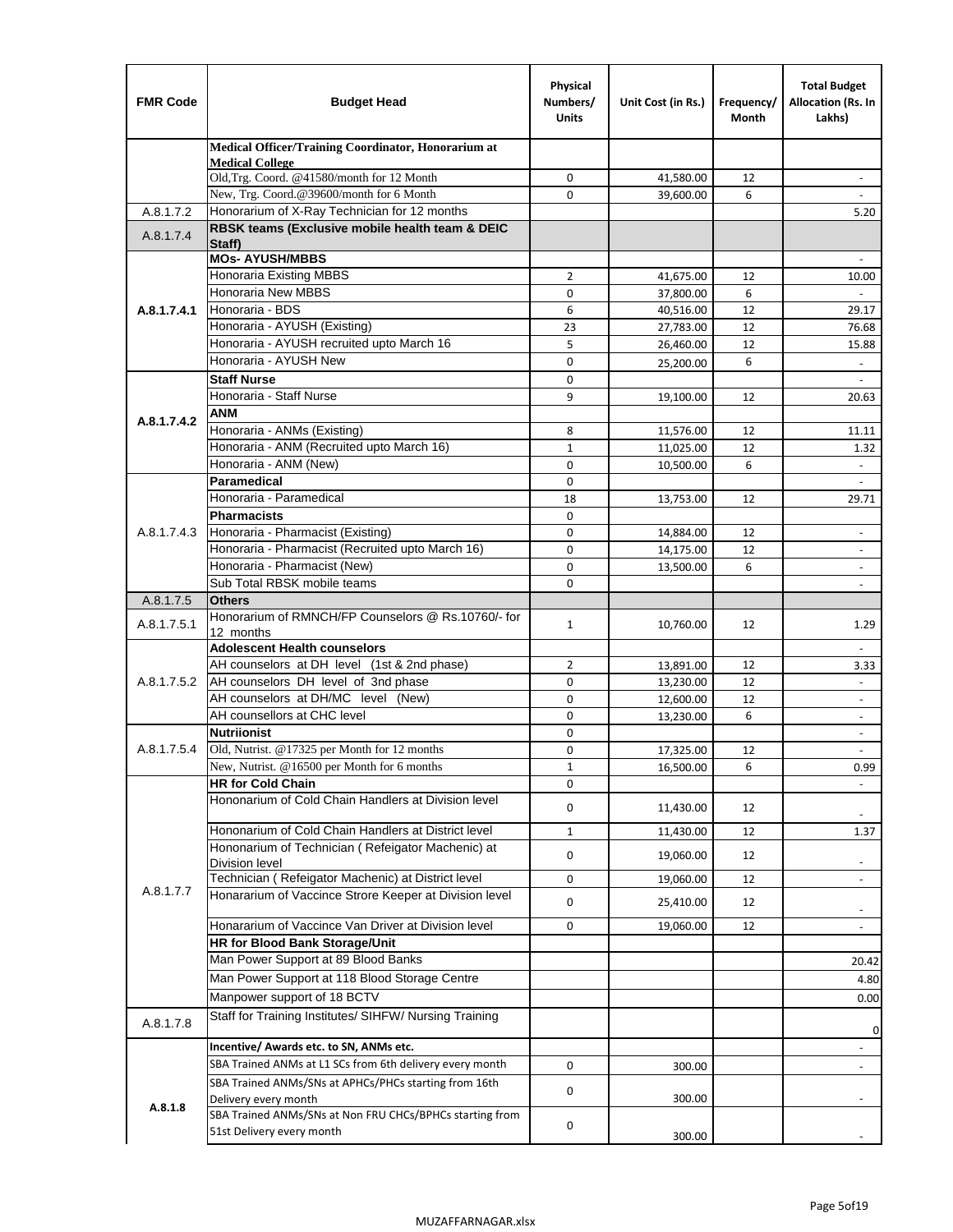| <b>FMR Code</b>  | <b>Budget Head</b>                                                                                      | Physical<br>Numbers/<br><b>Units</b> | Unit Cost (in Rs.)   | Frequency/<br>Month | <b>Total Budget</b><br>Allocation (Rs. In<br>Lakhs) |
|------------------|---------------------------------------------------------------------------------------------------------|--------------------------------------|----------------------|---------------------|-----------------------------------------------------|
|                  | Incentives for EMOC teams at below District level starting from<br>6th CS every month @Rs 3000/CS       | $\mathbf 0$                          | 3,000.00             |                     |                                                     |
| A.8.1.9          | Honorarium of Data Entry Operator at DH                                                                 |                                      |                      |                     | 1.83                                                |
| A.8.1.10         | <b>Other Incentives Schemes (PI.Specify)</b>                                                            |                                      |                      |                     |                                                     |
| A.8.1.10.1       | Fixed difficult area Incentive                                                                          | 0                                    |                      |                     |                                                     |
| A.8.1.10.2       | FRU Operationalization for Gynae & anaesthetist<br>specialist on call from govt sector for NHPDs & HPDs | 60                                   | 3,000.00             |                     | 1.80                                                |
| A.8.1.10.3       | FRU Operationalization Gynaecologists specialist on call<br>for NHPDs & HPDs                            | 30                                   | 4,500.00             |                     | 1.35                                                |
| A.8.1.10.4       | FRU Operationalization anaesthetist specialist on call for<br><b>NHPDs &amp; HPDs</b>                   | 60                                   | 3,000.00             |                     | 1.80                                                |
| A.8.1.10.5       | Performance based Incentives to RMNCH+A Counsellors<br>in Family Planning @ Rs.50/ client               | 120                                  | 50.00                |                     | 0.06                                                |
| A.8.1.11         | <b>Support Staff for Health Facilities</b>                                                              |                                      |                      |                     |                                                     |
|                  | <b>HR-NRC</b>                                                                                           |                                      |                      |                     | $\blacksquare$                                      |
|                  | Cook                                                                                                    |                                      |                      |                     |                                                     |
|                  | Old, Cook @7500 per Month for 12 months                                                                 | 1                                    | 7,500.00             | 12                  | 0.90                                                |
|                  | New, Cook @7500 per Month for 6 months                                                                  | 0                                    | 7,500.00             | 6                   | $\blacksquare$                                      |
|                  | <b>Care Taker</b><br>Old, Caretaker @6400 per Month for 12 months                                       |                                      |                      |                     |                                                     |
|                  | New, Caretaker @6400 per Month for 6 months                                                             | $\mathbf{1}$<br>0                    | 6,400.00             | 12<br>6             | 0.77                                                |
|                  | <b>Cleaner</b>                                                                                          |                                      | 6,400.00             |                     |                                                     |
|                  | Old, Cleaner @6400 per Month for 12 months                                                              | $\mathbf{1}$                         |                      | 12                  |                                                     |
|                  | New, Cleaner @6400 per Month for 6 months                                                               | $\mathbf 0$                          | 6,400.00<br>6,400.00 | 6                   | 0.77                                                |
|                  | <b>HR-SNCU</b>                                                                                          |                                      |                      |                     |                                                     |
| A.8.1.11.f       | Cleaner/ Ward Ayah/Security Guard                                                                       |                                      |                      |                     |                                                     |
|                  | Existing CL/WA Honorarium @ Rs. 6400/monty for 12<br>months                                             | $\mathbf 0$                          | 6,400.00             | 12                  |                                                     |
|                  | New CL/WA/SG Honorarium @ Rs. 6400/month for 6<br>month                                                 | 9                                    | 6,400.00             | 6                   | 3.46                                                |
|                  | <b>Data Entry Oprator</b>                                                                               |                                      |                      |                     |                                                     |
|                  | old DEO Honorarium @ Rs.12000/- p.m. for 12 months                                                      | $\mathbf 0$                          | 12,000.00            | 12                  |                                                     |
|                  | New DEO Honorarium @ Rs.12000/- p.m. for 6 months                                                       | $\mathbf{1}$                         | 12,000.00            | 6                   | 0.72                                                |
|                  | Human Resource Pediatric Intencive Care unit (PICU)                                                     |                                      |                      |                     |                                                     |
|                  | Ward Aaya/Sweeper Honorarium @ Rs. 6400/Month for 6                                                     |                                      |                      |                     |                                                     |
|                  | months                                                                                                  | $\Omega$                             | 6,400.00             | 6                   |                                                     |
|                  | Sub-total HR                                                                                            |                                      |                      |                     | 448.88                                              |
|                  |                                                                                                         |                                      |                      |                     |                                                     |
| A.9              | <b>TRAINING</b>                                                                                         |                                      |                      |                     |                                                     |
| A.9.1<br>A.9.1.3 | Skill lab<br>Training Motivation and follow up visit                                                    |                                      |                      |                     | 0                                                   |
| A.9.3            | <b>Maternal Health Training</b>                                                                         |                                      |                      |                     | $\overline{\phantom{a}}$                            |
| A.9.3.1.4        | Training of ANMs / LHVs in SBA                                                                          |                                      |                      |                     | $\blacksquare$                                      |
| A.9.3.7          | Other maternal health training (please specify)                                                         |                                      |                      |                     | $\overline{\phantom{m}}$                            |
| A.9.3.7.1        | MDR training of District and Block level officials                                                      | 3                                    | 22,950.00            |                     | 0.69                                                |
| A.9.3.7.5        | ANM Training on new ANC guidelines and HRPs                                                             |                                      |                      |                     | $\omega$                                            |
|                  | District level                                                                                          | $\overline{2}$                       | 29,300.00            |                     | 0.59                                                |
|                  | <b>Block Level</b>                                                                                      | 9                                    | 31,050.00            |                     | 2.79                                                |
| A.9.10           | <b>Training (Nursing)</b>                                                                               |                                      |                      |                     | $\blacksquare$                                      |
| A.9.10.1         | Strengthening of Existing Training Institutions/Nursing School<br>excluding infrastructure and HR.      | 0                                    | 4,300,000.00         |                     |                                                     |
| A.9.10.2         | New Training Institutions/School                                                                        | 1                                    | 152,000.00           |                     | 1.52                                                |
|                  | <b>National Dewarming Day</b>                                                                           |                                      |                      |                     |                                                     |
| A.9.11.3         | Orientaion meeting-District level                                                                       | $\mathbf{1}$                         | 5000                 | $\overline{2}$      | 0.10                                                |
|                  | Orientaion meeting-Block level                                                                          | 9                                    | 7500                 | $\overline{2}$      | 1.35                                                |
| A.9.12           | <b>RBSK training</b>                                                                                    |                                      |                      |                     | $\overline{\phantom{a}}$                            |
| A.9.12.1         | RBSK Training -Training of Mobile health team -<br>technical and managerial (5 days)                    |                                      |                      |                     | 0                                                   |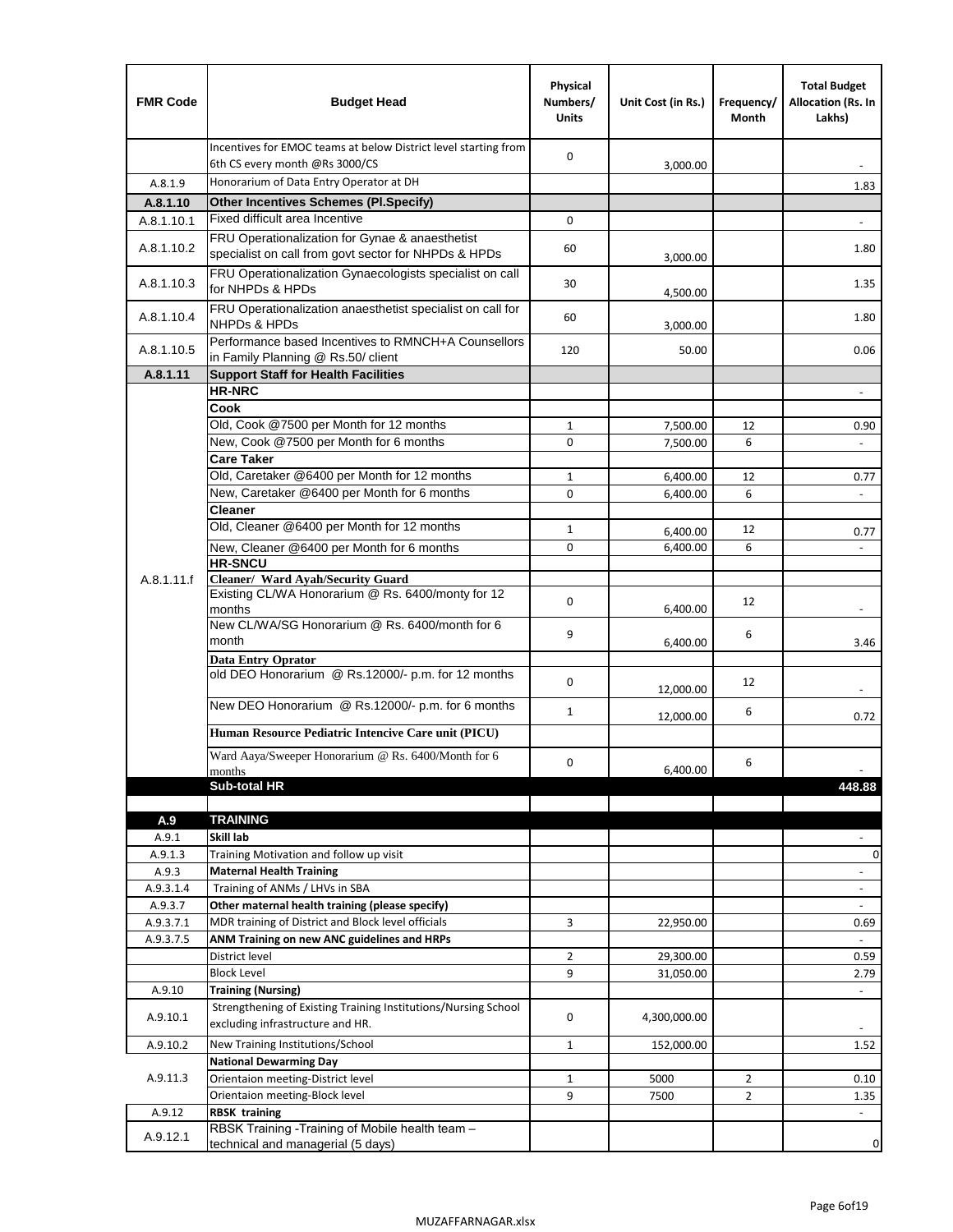| <b>FMR Code</b>    | <b>Budget Head</b>                                                                             | Physical<br>Numbers/<br><b>Units</b> | Unit Cost (in Rs.)     | Frequency/<br><b>Month</b> | <b>Total Budget</b><br>Allocation (Rs. In<br>Lakhs) |
|--------------------|------------------------------------------------------------------------------------------------|--------------------------------------|------------------------|----------------------------|-----------------------------------------------------|
|                    |                                                                                                |                                      |                        |                            |                                                     |
|                    | <b>Sub-total Training</b>                                                                      |                                      |                        |                            | 7.04                                                |
| A.10               | <b>PROGRAMME MANAGEMENT</b>                                                                    |                                      |                        |                            |                                                     |
| A.10.2             | Contractual Staff for DPMSU recruited and in position                                          |                                      |                        |                            |                                                     |
| A.10.2.1           | District Programme Manager                                                                     | $\mathbf{1}$                         | 39,690.00              | 12                         | 4.76                                                |
| A.10.2.2           | District Accounts Manager                                                                      | 1                                    | 32,303.00              | 12                         | 3.88                                                |
| A.10.2.3           | District Data Manager                                                                          | $\mathbf{1}$                         |                        | 12                         |                                                     |
| A.10.2.4           | Consultants/ Programme Officers (Kindly Specify)                                               | $\mathbf 0$                          | 22,050.00              |                            | 2.65                                                |
|                    | Honorarium of RKSK Coordinator                                                                 | 0                                    | 25,000.00              | 9                          | $\overline{\phantom{a}}$                            |
| A.10.2.5           | Accountants                                                                                    | 0                                    |                        |                            |                                                     |
| A.10.2.6           | Data Entry Operators                                                                           | 0                                    |                        |                            | $\overline{\phantom{a}}$                            |
| A.10.2.7           | Support Staff (Kindly Specify)                                                                 | $\mathbf{1}$                         | 8,269.00               | 12                         | 0.99                                                |
| A.10.2.8.1         | Operational Cost for DPMU unit                                                                 | $\mathbf{1}$                         | 89,250.00              | 12                         | 10.71                                               |
| A.10.2.8.5         | <b>DEIC Managers</b>                                                                           | $\mathbf{1}$                         | 33,000.00              | 10                         | 3.30                                                |
| A.10.3             | <b>Strengthening of Block PMU</b>                                                              |                                      |                        |                            |                                                     |
| A.10.3.1           | <b>Block Programme Manager</b>                                                                 |                                      |                        |                            | 26.20                                               |
| A.10.3.2           | <b>Block Accounts Manager</b>                                                                  |                                      | 12,128.00              | 12                         | 13.10                                               |
| A.10.3.7.1         | Operational Cost for BPMU unit                                                                 | 9                                    | 15,000.00              | 12                         | 16.20                                               |
|                    | <b>Concurrent Audit system</b>                                                                 |                                      |                        |                            |                                                     |
| A.10.6             | Monthly Concurrent Audit                                                                       | $\mathbf{1}$                         | 4,500.00               | 12                         | 0.54                                                |
|                    | <b>Block Spesific Work</b>                                                                     | 9                                    | 500.00                 | 12                         | 0.54                                                |
| A.10.7<br>A.10.7.2 | <b>Mobility Support, Field Visits</b><br><b>DPMU/District</b>                                  | 2                                    |                        | 12                         |                                                     |
| A.10.7.3           | <b>BPMU/Block</b>                                                                              | 9                                    | 30,000.00<br>30,000.00 | 12                         | 7.20<br>32.40                                       |
| A.10.8.1           | Vehicles for Divisional / AD office                                                            | 0                                    | 30,000.00              | 12                         |                                                     |
|                    |                                                                                                |                                      |                        |                            |                                                     |
|                    | <b>Sub-total Programme Management</b>                                                          |                                      |                        |                            | 122.46                                              |
|                    |                                                                                                |                                      |                        |                            |                                                     |
|                    | Total of RMNCH+A                                                                               |                                      |                        |                            | 1,979.31                                            |
|                    |                                                                                                |                                      |                        |                            |                                                     |
| в                  | Additionalities under NRHM (Mission Flexible Pool)                                             |                                      |                        |                            |                                                     |
| <b>B1</b>          | <b>ASHA</b>                                                                                    |                                      |                        |                            |                                                     |
| B1.1.1.3           | <b>Supplementary training for ASHAs</b>                                                        |                                      |                        |                            |                                                     |
| B1.1.1.3.1         | TOT of ASHA Trainer- I round (at RHFWTC)                                                       |                                      |                        |                            |                                                     |
|                    | Batch cost+Equipment+Module+ Monitoring Visit                                                  |                                      |                        |                            |                                                     |
| B1.1.1.3.2         | TOT of ASHA Trainers -II Round (at RHFWTC)                                                     |                                      |                        |                            |                                                     |
| B1.1.1.4           | Post training support and supervision<br>Supervision costs by ASHA facilitators<br>(12 months) |                                      |                        |                            | $\sim$                                              |
|                    |                                                                                                |                                      |                        |                            | 49.80                                               |
| B1.1.1.4.1         | Supervision costs by ASHA facilitators<br>(6 months)                                           |                                      |                        |                            |                                                     |
|                    |                                                                                                |                                      |                        |                            |                                                     |
| B1.1.1.4.2         | Monthly review Meeting of ASHA Sangini with BCPM                                               |                                      |                        |                            | 1.49                                                |
| B <sub>1.1.3</sub> | Performance Incentive/Other Incentive to ASHAs (if<br>any)                                     |                                      |                        |                            |                                                     |
| B1.1.3.1           | <b>ASHA incentives under Maternal Health</b>                                                   |                                      |                        |                            |                                                     |
| B1.1.3.1.2         | Maternal Death Audit Information                                                               | 161                                  | 200.00                 |                            | 0.32                                                |
| B1.1.3.2           | Incentive to ASHA under Child Health                                                           |                                      |                        |                            | ÷.                                                  |
| B1.1.3.2.1         | Incentive for Home Based Newborn Care programme                                                | 50958                                | 250.00                 |                            | 127.40                                              |
| B1.1.3.2.4         | Incentive for referral of SAM cases to NRC @ Rs.50/Case                                        | 240                                  | 50.00                  |                            | 0.12                                                |
| B1.1.3.2.5         | Incentive for follow up of discharge of SAM children from<br>NRCs @ Rs. 100/ for 4 Follow up   | 240                                  | 100.00                 |                            | 0.24                                                |
| B1.1.3.3           | ASHA Incentives under family planning (ESB/ PPIUCD/<br>Others)                                 |                                      |                        |                            |                                                     |
| B1.1.3.3.1         | ASHA PPIUCD incentive for accompanying the client for<br>PPIUCD insertion                      | 900                                  | 150.00                 |                            | 1.35                                                |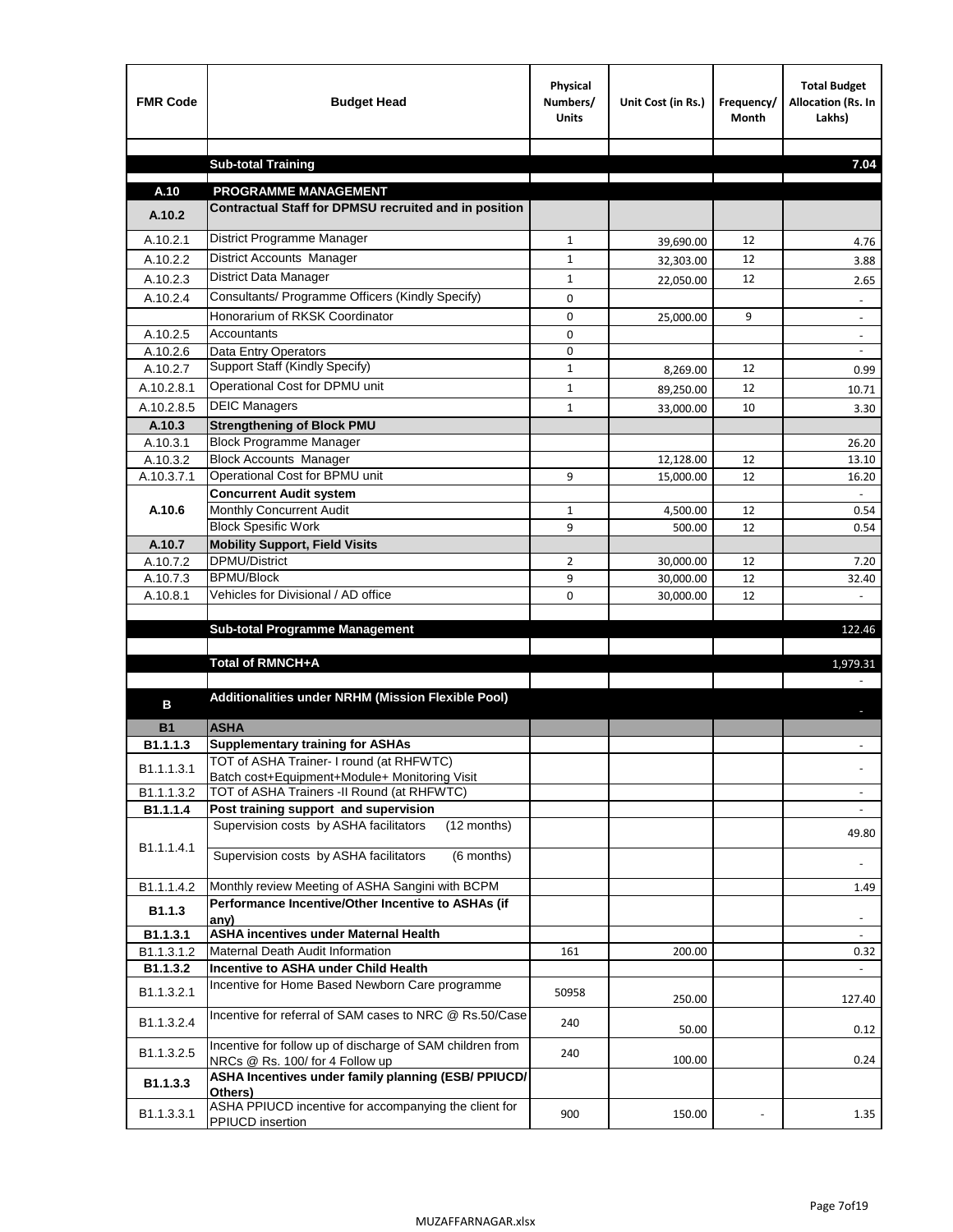| <b>FMR Code</b>            | <b>Budget Head</b>                                                                                                                                                                             | Physical<br>Numbers/<br><b>Units</b> | Unit Cost (in Rs.) | Frequency/<br>Month | <b>Total Budget</b><br><b>Allocation (Rs. In</b><br>Lakhs) |
|----------------------------|------------------------------------------------------------------------------------------------------------------------------------------------------------------------------------------------|--------------------------------------|--------------------|---------------------|------------------------------------------------------------|
|                            | ASHA incentive under ESB scheme for promoting<br>spacing of births @ 500/- per ASHA/client                                                                                                     | 1266                                 | 500.00             |                     | 6.33                                                       |
| B <sub>1.1</sub> , 3, 3, 2 | Spacing for 2 years after marriage @ 500/- per<br>ASHA/client                                                                                                                                  | 1266                                 | 500.00             |                     | 6.33                                                       |
| B1.1.3.3.3                 | ASHA Incentive under ESB scheme for promoting<br>adoption of limiting method upto two children @ Rs. 1000<br>per client                                                                        | 1651                                 | 1,000.00           |                     | 16.51                                                      |
| B1.1.3.6                   | <b>ASHA Incentives (other)</b>                                                                                                                                                                 |                                      |                    |                     |                                                            |
| B <sub>1.1</sub> , 3, 5, 3 | ASHA incentive for NDD for 2 round                                                                                                                                                             | 2267                                 | 100.00             | $\overline{2}$      | 4.53                                                       |
| B <sub>1.1</sub> .3.6.1    | Amount to be released for 12 months for Routine<br>activities (4 month incentive for ASHAs those are yet to<br>be placed)                                                                      |                                      |                    |                     | 252.20                                                     |
| B <sub>1.1</sub> .3.6.4    | Incentive to ASHA Facilitator (12 Months)                                                                                                                                                      |                                      |                    |                     | 2.99                                                       |
| B <sub>1.1</sub> .3.6.5    | Reimbursement of travel expenses for accompanying a<br>woman to facility for surgical abortion (MVA/EVA) @<br>Rs.150/-per case                                                                 | 242                                  | 150.00             |                     | 0.36                                                       |
| B <sub>1.1</sub> .3.6.6    | Reimbursement of travel expenses for accompanying a<br>woman to facility for medical abortion (MMA) @ Rs.225/-<br>per case                                                                     | 242                                  | 225.00             |                     | 0.54                                                       |
| B1.1.3.6.9                 | ASHA Torch (NO. of ASHA +AF) @ Rs. 262.20                                                                                                                                                      |                                      |                    |                     | 6.16                                                       |
| B1.1.3.7                   | Other (support provisions to ASHA such as uniform,                                                                                                                                             |                                      |                    |                     |                                                            |
| B <sub>1.1</sub> .3.7.2    | diary, ASHA Ghar etc)<br>ASHA Payment Voucher, Payment Register and VHIR<br>1.@ Rs. 25/ASHA, 2.@Rs.50/AF, 3.@Rs.150/block for<br>ASHa master payment register,<br>4. @Rs.174.5/ASHA/B1.1.3.7.2 |                                      |                    |                     | 4.58                                                       |
| B <sub>1.1</sub> , 3, 7, 4 | ASHA SAREE (TA/DA for Attending monthly meeting) No.<br>of ASHA+AF @ Rs.450                                                                                                                    |                                      |                    |                     | 10.58                                                      |
| B <sub>1.1</sub> .5.1      | Honorarium of Regional Coordinator                                                                                                                                                             |                                      |                    |                     |                                                            |
| B <sub>1.1.5.2</sub>       | Honararium of District Community Process Manager                                                                                                                                               | $\mathbf{1}$                         | 32,303.00          | 12                  | 3.88                                                       |
| B1.1.5.3                   | Honararium of Block Community Process Manager                                                                                                                                                  | 9                                    | 12,000.00          | 12                  | 12.96                                                      |
|                            | Mobility cost for ARC/AMG                                                                                                                                                                      |                                      |                    |                     |                                                            |
| B <sub>1.1.5.4</sub>       | AMG cost                                                                                                                                                                                       | $\mathbf{1}$                         | 10,000.00          | $\mathbf{1}$        | 0.10                                                       |
|                            | Quarterly BCPM meeting at Divisional Head Quarter @                                                                                                                                            |                                      |                    |                     |                                                            |
|                            | rs. 500/BCPM/qtr.                                                                                                                                                                              |                                      |                    |                     |                                                            |
|                            | <b>Sub Total of ASHA</b>                                                                                                                                                                       |                                      |                    |                     | 508.77123                                                  |
|                            |                                                                                                                                                                                                |                                      |                    |                     |                                                            |
| B.2                        | <b>Untied Fund</b>                                                                                                                                                                             |                                      |                    |                     |                                                            |
| B <sub>2.3</sub>           | <b>CHCs</b>                                                                                                                                                                                    |                                      |                    |                     | 32.21                                                      |
| B <sub>2.4</sub>           | PHCs                                                                                                                                                                                           |                                      |                    |                     | 33.25                                                      |
|                            | <b>Sub Total of Untied Fund</b>                                                                                                                                                                |                                      |                    |                     | 65.45865                                                   |
| <b>B9</b>                  | <b>Mainstreaming of AYUSH</b>                                                                                                                                                                  |                                      |                    |                     |                                                            |
| B.9.1                      | Medical Officers at CHCs/ PHCs (Only AYUSH)                                                                                                                                                    |                                      |                    |                     |                                                            |
| B.9.1.1                    | <b>DH</b>                                                                                                                                                                                      | 3                                    | 29,106.00          | 12                  | 10.48                                                      |
| B.9.1.2                    | <b>FRUs</b>                                                                                                                                                                                    | 4                                    | 29,106.00          | 12                  | 13.97                                                      |
| B.9.1.3                    | Non FRU SDH/ CHC                                                                                                                                                                               | 8                                    | 29,106.00          | 12                  | 27.94                                                      |
| B.9.1.4                    | 24 X 7 PHC                                                                                                                                                                                     | 9                                    | 29,106.00          | 12                  | 31.43                                                      |
| B.9.1.5                    | Non-24 X 7 PHCs/ APHCs                                                                                                                                                                         | 8                                    | 29,106.00          | 12                  | 27.94                                                      |
| B.9.2                      | Other Staff Nurses and Supervisory Nurses/ AYUSH<br>pharmacists (Only AYUSH)                                                                                                                   |                                      |                    |                     |                                                            |
| B.9.2.1                    | DH                                                                                                                                                                                             | 0                                    | 10,914.75          | 12                  | $\overline{\phantom{a}}$                                   |
| B.9.2.2                    | <b>FRUs</b>                                                                                                                                                                                    | $\overline{2}$                       | 10,914.75          | 12                  | 2.62                                                       |
| B.9.2.3                    | Non FRU SDH/ CHC                                                                                                                                                                               | 3                                    | 10,914.75          | 12                  | 3.93                                                       |
| B.9.2.4                    | 24 X 7 PHC                                                                                                                                                                                     | 4                                    |                    | 12                  | 5.24                                                       |
|                            | Non-24 X 7 PHCs                                                                                                                                                                                |                                      | 10,914.75          |                     |                                                            |
| B.9.2.5                    |                                                                                                                                                                                                | 6                                    | 10,914.75          | 12                  | 7.86                                                       |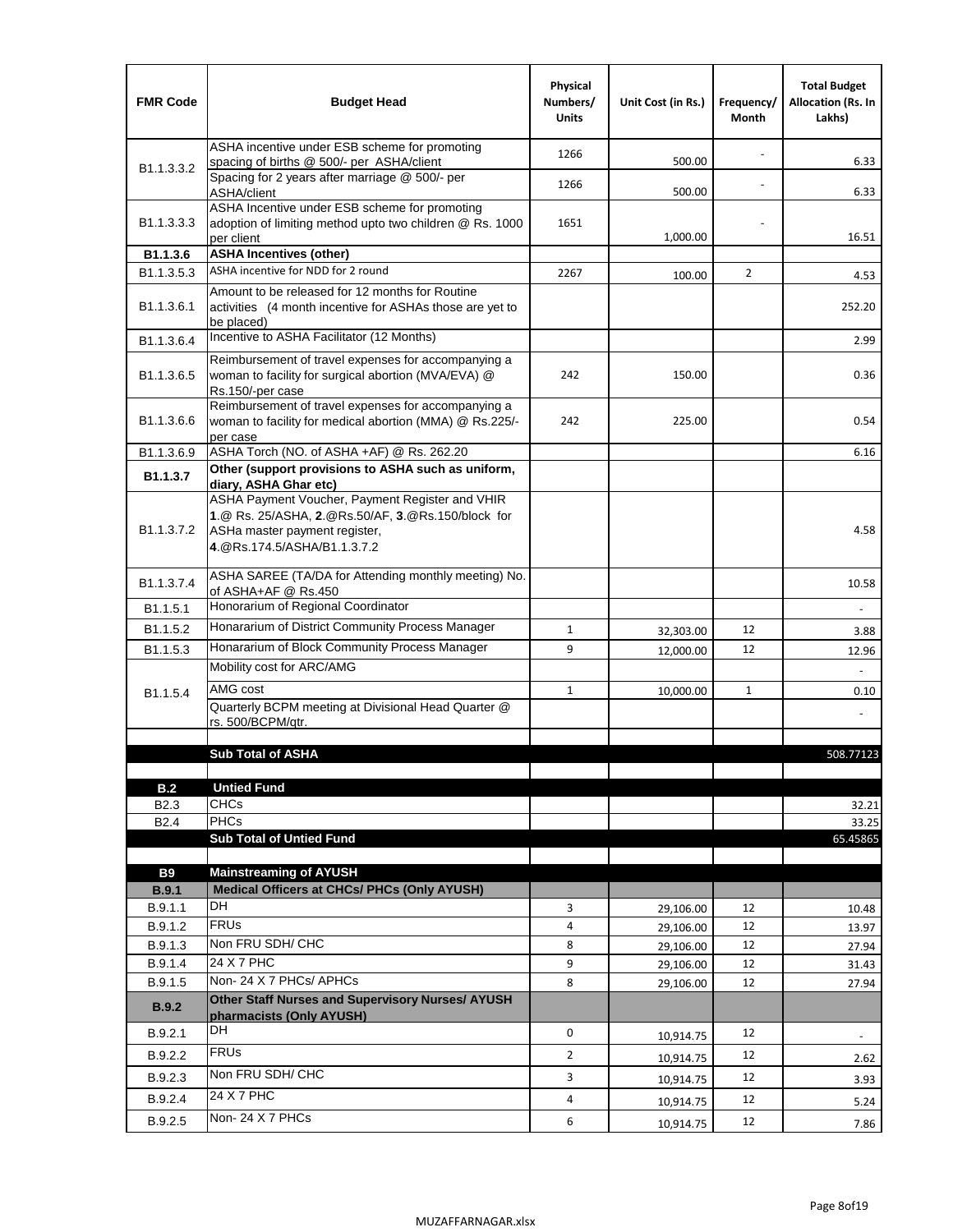| <b>FMR Code</b>               | <b>Budget Head</b>                                                                              | Physical<br>Numbers/<br><b>Units</b> | Unit Cost (in Rs.) | Frequency/<br>Month | <b>Total Budget</b><br>Allocation (Rs. In<br>Lakhs) |
|-------------------------------|-------------------------------------------------------------------------------------------------|--------------------------------------|--------------------|---------------------|-----------------------------------------------------|
|                               | Panchkarma Unit Lokbabdhu Rajnarayna Joint<br><b>Hospital, Lucknow</b>                          |                                      |                    |                     |                                                     |
| B.9.2.6                       | Honararium of Panchkarma Technician (1Male and 1<br>Female)                                     | $\Omega$                             | 10,000.00          | 12                  |                                                     |
|                               | Honorarium of Panchkarma Attendent                                                              | 0                                    | 8,000.00           | 12                  |                                                     |
|                               | Lumpsum amount for Sweeper (Safai Karmi)                                                        |                                      |                    |                     | 0                                                   |
| <b>B9.3</b>                   | <b>Other Activities (Excluding HR)</b>                                                          |                                      |                    |                     |                                                     |
| B9.3.1                        | Contingency AYUSH wings                                                                         | $\mathbf{1}$                         | 20,000.00          |                     | 0.20                                                |
| B9.3.3                        | Establishment of Panchkarma Unit                                                                |                                      |                    |                     | 0                                                   |
| B9.3.4                        | Construction of AYUSH Wing                                                                      | 0                                    | 3,000,000.00       |                     |                                                     |
|                               |                                                                                                 |                                      |                    |                     |                                                     |
|                               | Sub Total of Mainstreaming of AYUSH                                                             |                                      |                    |                     | 131.61                                              |
|                               |                                                                                                 |                                      |                    |                     |                                                     |
| <b>B10</b>                    | <b>IEC-BCC NRHM</b><br><b>Girls Child Day</b>                                                   |                                      |                    |                     |                                                     |
| B.10.3.5                      | <b>Division level</b>                                                                           | $\mathbf 0$                          | 50,000.00          | 1                   |                                                     |
|                               | <b>Block level</b>                                                                              | 9                                    | 10.000.00          | $\mathbf{1}$        | 0.90                                                |
| <b>B.10.7</b>                 | Priniting activities (please specify)                                                           |                                      |                    |                     |                                                     |
| B.10.7.1                      | SM booklet @Rs 20.00 for all ANCs                                                               | 79531                                | 20.00              |                     | 15.91                                               |
|                               | MCP card @ Rs 10 for all ANCs<br><b>Other printing</b>                                          | 79531                                | 10.00              |                     | 7.95                                                |
| <b>B.10.7.4</b><br>B.10.7.4.1 | <b>IEC-BCC Material for NDD</b>                                                                 |                                      |                    |                     |                                                     |
|                               | IEC material, poster, banner @ Rs. 14000 per block for 2<br>round                               | 9                                    | 14000              | $\overline{2}$      | 2.52                                                |
|                               | Teaching and community hand bills/pumphlets and check<br>list @ Rs. 14000 per block for 2 round | 9                                    | 14000              | $\overline{2}$      | 2.52                                                |
|                               | 5 Fipchart per block @ Rs. 200 per Flip chart( one time)                                        | 45                                   | 200                | $\mathbf{1}$        | 0.09                                                |
|                               | AWW and Teacher hand out @ Rs. 7 each for 2 round                                               | 2975                                 | $\overline{7}$     | 2                   | 0.42                                                |
|                               | ASHA hand out @ Rs. 2 each for 2 round                                                          | 2267                                 | 2                  | $\overline{2}$      | 0.09                                                |
|                               | <b>AFHC cards</b>                                                                               |                                      |                    |                     |                                                     |
|                               | For DH & MC level Existing AFHS clinics                                                         | $\overline{2}$                       | 0.50               | 2000                | 0.02                                                |
| B.10.7.4.2                    | For CHC level Existing AFHS clinics<br>For PHC level existing AFHS clinics                      | 0<br>0                               | 0.50<br>0.50       | 2000<br>2000        | $\frac{1}{2}$<br>$\blacksquare$                     |
|                               | AFHC Register (3 register per clinic)                                                           | 6                                    | 150.00             | 1                   | 0.01                                                |
|                               | Printing of RBSK card and registers                                                             | 0                                    |                    |                     |                                                     |
|                               | MHT Register for AWC                                                                            | 56                                   | 100.00             | $\mathbf{1}$        | 0.06                                                |
|                               | MHT Register for School<br>(Class-1 to 12)                                                      | 206                                  | 100.00             | $\mathbf{1}$        | 0.21                                                |
| B.10.7.4.3                    | RBSK Format (microplan, reporting) @ Rs. 3000/ per<br>block                                     | 9                                    | 3,000.00           | $\mathbf{1}$        | 0.27                                                |
|                               | RBSK card for children of AWC and School                                                        |                                      |                    |                     |                                                     |
|                               | AWC (Twice in year)                                                                             | 28018                                | 1.20               |                     | 0.34                                                |
|                               | School (Class 1 to 12)                                                                          | 103110                               | 0.75               |                     | 0.77                                                |
|                               |                                                                                                 |                                      |                    |                     |                                                     |
|                               | <b>Sub Total IEC</b>                                                                            |                                      |                    |                     | 32.07                                               |
| <b>B.11</b>                   |                                                                                                 |                                      |                    |                     |                                                     |
| B.11.2.5                      | Recurring support of 18 BCTV                                                                    |                                      |                    |                     | 0                                                   |
|                               |                                                                                                 |                                      |                    |                     |                                                     |
| <b>B14</b>                    | Innovations (if any)<br>Religious and Community Leaders Meet @ Rs.                              |                                      |                    |                     |                                                     |
| B14.6                         | 10000/District/meeting                                                                          | $\mathbf{1}$                         | 10,000.00          |                     | 0.10                                                |
| B14.11                        | Rogi Sahayata Kendra @ Rs. 664200 including 5%<br>increment in HR cost                          |                                      |                    |                     |                                                     |
| B14.12                        | AAA Platform - Monitoring & Microplanning meeting for<br>frontline workers                      |                                      |                    |                     |                                                     |
|                               | Nurse Mentor Programme and Establishment of Mini<br><b>Skill Lab</b>                            |                                      |                    |                     |                                                     |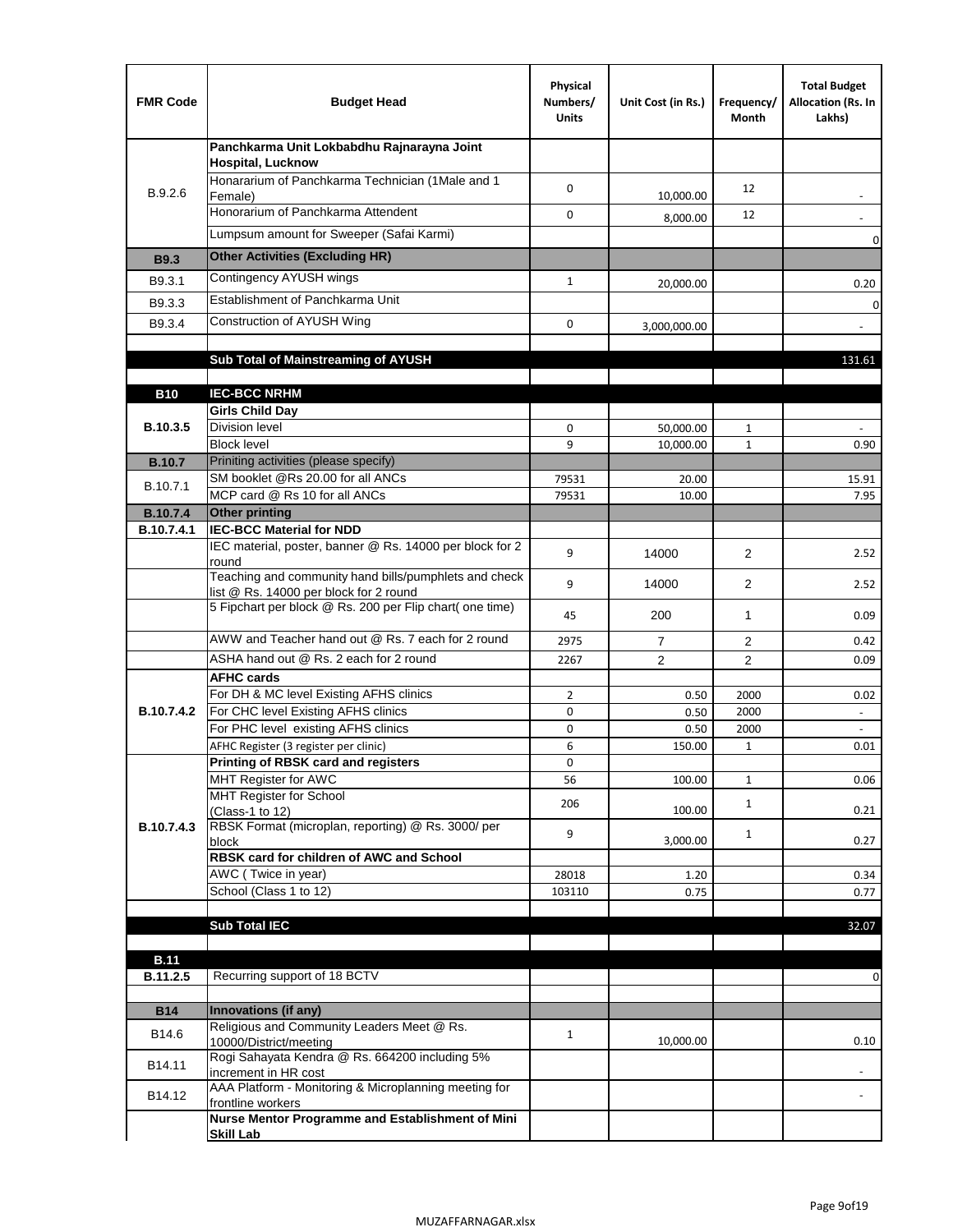| <b>FMR Code</b>   | <b>Budget Head</b>                                                                      | Physical<br>Numbers/<br><b>Units</b> | Unit Cost (in Rs.) | Frequency/<br>Month | <b>Total Budget</b><br>Allocation (Rs. In<br>Lakhs) |
|-------------------|-----------------------------------------------------------------------------------------|--------------------------------------|--------------------|---------------------|-----------------------------------------------------|
| B14.19            | Honoraium of Naurse Mentor (Existing)                                                   | 0                                    | 38,588.00          | 12                  | $\overline{\phantom{a}}$                            |
|                   | Honoraium of Naurse Mentor for 12 montys (New)                                          | 0                                    | 36,750.00          | 12                  |                                                     |
|                   | Honoraium of Naurse Mentor fro 10 months (New)                                          | 0                                    | 36,750.00          | 10                  | $\overline{\phantom{a}}$                            |
| B14.22            | Training Strategy for Village Health and Nutrition Days<br>(VHNDs)                      |                                      |                    |                     | 7.01                                                |
|                   | Free Transport Facilities to PLHIV(People Living with                                   |                                      |                    |                     |                                                     |
| B14.25            | HIV) for treatment                                                                      |                                      |                    |                     |                                                     |
|                   | On ART cost                                                                             |                                      |                    |                     | 5.94                                                |
|                   | PRE ART Cost                                                                            |                                      |                    |                     | 1.40                                                |
|                   | <b>KAYAKALP' Award Scheme</b>                                                           |                                      |                    |                     |                                                     |
|                   | Training for Swachha Bharat Abhiyan                                                     |                                      |                    |                     |                                                     |
|                   | Awareness cum Internal Assessors Training Workshop @                                    |                                      |                    |                     |                                                     |
|                   | Rs. 33000/Disitrict                                                                     |                                      |                    |                     | 0.33                                                |
|                   | District level Hospital Rs. 20000/District                                              |                                      |                    |                     | 0.20                                                |
|                   | <b>CHC</b> level                                                                        | 3                                    | 15,000.00          |                     | 0.45                                                |
|                   | PHC level                                                                               | 3                                    | 6,000.00           |                     | 0.18                                                |
| B14.29            | <b>Internal Assessment</b>                                                              |                                      |                    |                     |                                                     |
|                   | District level Hospital (Quarterly)                                                     | 2                                    | 2,000.00           | 4                   | 0.16                                                |
|                   | CHC level (Quarterly)                                                                   | 3                                    | 1,000.00           | $\overline{4}$      | 0.12                                                |
|                   | PHC level (Quarterly)                                                                   | 3                                    | 500.00             | 4                   | 0.06                                                |
|                   | <b>Peer Assessment</b>                                                                  |                                      |                    |                     |                                                     |
|                   | District level Hospital                                                                 | $\overline{2}$                       | 25,000.00          |                     | 0.50                                                |
|                   | <b>CHC</b> level                                                                        | 3                                    | 10,000.00          |                     | 0.30                                                |
|                   | PHC level                                                                               | 3                                    | 5,000.00           |                     | 0.15                                                |
|                   | <b>Matritwa Saptah</b>                                                                  |                                      |                    |                     |                                                     |
|                   | District level activities @Rs 50000                                                     | $\mathbf{1}$                         | 50,000.00          |                     | 0.50                                                |
|                   | Mobility support @ Rs 17600/block                                                       | 9                                    | 17,600.00          |                     | 1.58                                                |
| B14.33            | Printing of formats, reports and HRP register @ 50/ANM                                  | 313                                  | 50.00              |                     | 0.16                                                |
|                   | <b>IEC Support</b>                                                                      |                                      |                    |                     |                                                     |
|                   | District level                                                                          | $\mathbf{1}$                         | 2,500.00           |                     | 0.03                                                |
|                   | <b>Block Level</b>                                                                      | 9                                    | 25,000.00          |                     | 2.25                                                |
|                   | hoarding 5/dist & 1/FRU & 1/block @ Rs. 2000/-                                          | 17                                   | 2,000.00           |                     | 0.34                                                |
|                   | <b>Gestational Diabetes Mallitius Pilot - 18 districts</b>                              |                                      |                    |                     |                                                     |
|                   | Glucometer @ 1 /ANM+2/Block+2 additional                                                | 0                                    | 3,000.00           |                     | $\overline{\phantom{a}}$                            |
| B14.34            | Procurement of Glucose 75mg, (2*all ANCs+24*5%GDMs)                                     | 0                                    | 25.00              |                     |                                                     |
|                   | Insulin 9 vials *5% ANCs                                                                | 0                                    | 50.00              |                     | $\blacksquare$                                      |
|                   | with syringe (900 units/+18 syringes)                                                   | 0                                    | 20.00              |                     |                                                     |
|                   | <b>Misoprost Distribution for Home Deliveries</b>                                       |                                      |                    |                     |                                                     |
|                   | Printing of registers @ Rs50.00 each                                                    |                                      |                    |                     | $\overline{\phantom{a}}$                            |
|                   | Budget for Tab Mesoprostol procurement in Lakh                                          |                                      |                    |                     | $\overline{\phantom{a}}$                            |
| B14.35            | ASHA Incentive @ Rs.100.00 each case in Lakh                                            |                                      |                    |                     | $\overline{\phantom{a}}$                            |
|                   | Block level ANM/ ASHAs training @ 23650/ in Lakh                                        |                                      |                    |                     | $\blacksquare$                                      |
|                   | District Orientation meeting @Rs 20000, in Lakh                                         |                                      |                    |                     |                                                     |
|                   | <b>Sub Total Innovation</b>                                                             |                                      |                    |                     | 21.76                                               |
| <b>B15</b>        | <b>Planning, Implementation and Monitoring</b>                                          |                                      |                    |                     |                                                     |
| B <sub>15.2</sub> | <b>Quality Assurance</b>                                                                |                                      |                    |                     |                                                     |
| B15.2.2           | <b>Division Level Human Resource</b>                                                    | 0                                    |                    |                     |                                                     |
|                   | Honorarium of Existing Divisonal Consultant -Quality @                                  |                                      |                    |                     |                                                     |
|                   | Rs. 45000/month for 10 months                                                           | 0                                    | 45,000.00          | 10                  |                                                     |
|                   | Honorarium of Vacant Divisonal Consultant -Quality @<br>Rs. 45000/month for 2 months    | 0                                    | 45,000.00          | $\overline{2}$      |                                                     |
|                   | Honararium of Existing Divisonal Consultant - Public                                    | 0                                    |                    | $\overline{2}$      |                                                     |
|                   | Health @ Rs.45000/PM for 10 Months                                                      |                                      | 45,000.00          |                     |                                                     |
|                   | Honararium of Vacant Divisonal Consultant - Public Health<br>@ Rs.45000/PM for 2 Months | 0                                    | 45,000.00          | 10                  |                                                     |
|                   | Data Entry Operator @Rs 12000/PM for 2 Month ("New<br>Position)                         | 0                                    | 12,000.00          | $\overline{2}$      |                                                     |
|                   | <b>District Level Human Resource</b>                                                    |                                      |                    |                     |                                                     |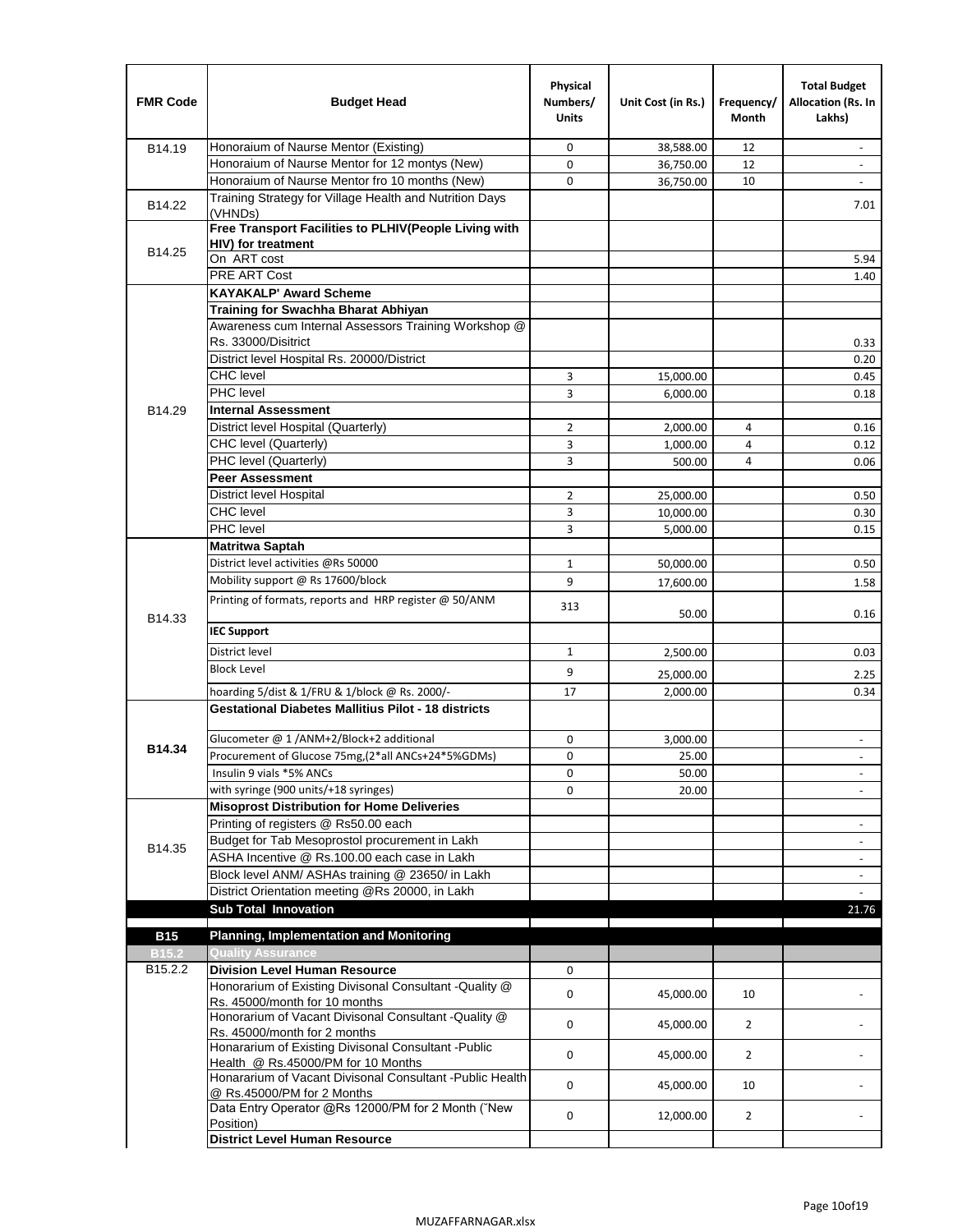| <b>FMR Code</b>         | <b>Budget Head</b>                                                                                | Physical<br>Numbers/<br><b>Units</b> | Unit Cost (in Rs.) | Frequency/<br><b>Month</b> | <b>Total Budget</b><br>Allocation (Rs. In<br>Lakhs) |
|-------------------------|---------------------------------------------------------------------------------------------------|--------------------------------------|--------------------|----------------------------|-----------------------------------------------------|
|                         | Honorarium of Existing District Consultant -Quality @ Rs.<br>40000/month for 10 months            | $\mathbf{1}$                         | 40,000.00          | 10                         | 4.00                                                |
|                         | Honorarium of Vacant District Consultant -Quality @ Rs.<br>40000/month for 2 months               | $\mathbf 0$                          | 40,000.00          | $\overline{2}$             | $\ddot{\phantom{a}}$                                |
|                         | Honararium of Existing Hospital Quality Manager @<br>Rs.35000/PM for 10 Months                    | 0                                    | 35,000.00          | 10                         |                                                     |
|                         | Honararium of Vacant Hospital Quality Manager @<br>Rs.35000/PM for 2 Months                       | $\mathbf{1}$                         | 35,000.00          | $\overline{2}$             | 0.70                                                |
|                         | Data Entry Operator @ Rs 12000/PM for 2 Month ("New<br>Position)                                  | $\mathbf{1}$                         | 12,000.00          | $\overline{2}$             | 0.24                                                |
| B15.2.4                 | <b>Review meetings</b>                                                                            |                                      |                    |                            |                                                     |
| B <sub>15.2</sub> .4.2  | Division                                                                                          | 0                                    | 5,000.00           |                            |                                                     |
|                         | <b>District</b>                                                                                   | $\overline{2}$                       | 2,000.00           |                            | 0.04                                                |
|                         | Monitoring and Supportive Supervision Visits-Divisional<br>QUA (10 visits per month) for 6 months | $\mathbf 0$                          | 1,800.00           |                            |                                                     |
| B15.2.5.2               | Monitoring and Supportive Supervision Visits-District<br>QUA (10 visits per month) for 6 months   | 60                                   | 1,200.00           |                            | 0.72                                                |
|                         | <b>Office Equipments-District &amp; Division</b>                                                  |                                      |                    |                            |                                                     |
|                         | <b>Division Level</b>                                                                             |                                      |                    |                            |                                                     |
|                         | Office Equipment @ Rs.3.5 Lac/Division                                                            |                                      |                    |                            | $\sim$                                              |
| B15.2.5.5               | Operational cost @ Rs.17000/-PM for 10 Month                                                      |                                      |                    |                            | $\pmb{0}$                                           |
|                         | <b>District Level</b>                                                                             |                                      |                    |                            |                                                     |
|                         | Office Equipment @ Rs.3.5 Lac/District                                                            | 0                                    | 350,000.00         | 1                          | $\blacksquare$                                      |
|                         | Operational cost @ Rs.14000/-PM for 10 Month                                                      | $1\,$                                | 14,000.00          | 10                         | 1.40                                                |
| B15.2.5.6               | <b>Operational Cost for District Hospitals</b>                                                    | 0                                    | 2,000.00           |                            | $\mathbf{r}$                                        |
|                         | <b>Sub Total Quality Assurance</b>                                                                |                                      |                    |                            | 7.10                                                |
|                         |                                                                                                   |                                      |                    |                            |                                                     |
| B15.3                   | <b>Monitoring and Evaluation</b><br><b>HMIS</b>                                                   |                                      |                    |                            |                                                     |
| B15.3.1<br>B15.3.1.2    | Data Entry Operators at Block level                                                               |                                      |                    |                            |                                                     |
|                         | HR and Infrastructure for 100% service updation on                                                |                                      |                    |                            | 13.75                                               |
| B15.3.1.3.1             | <b>HMIS/MCTS Portal</b>                                                                           |                                      |                    |                            | 2.85                                                |
| B <sub>15.3.1.5.2</sub> | Mobility Support for HMIS & MCTS at District level                                                |                                      |                    |                            | 0.32                                                |
| B15.3.1.6               | Printing of HMIS Formats<br>Printing of MCTS follow-up formats/ services due list/ work           |                                      |                    |                            | 0.62                                                |
| B15.3.2.2               | plan                                                                                              |                                      |                    |                            | 0.78                                                |
| B15.3.2.7               | Internet Connectivity through LAN / data card                                                     |                                      |                    |                            | 0.84                                                |
| B15.3.2.8               | Procurement & Installation of VSAT (Capex)                                                        |                                      |                    |                            | 1.44                                                |
| B15.3.2.12              | Other office expenditure                                                                          |                                      |                    |                            | 1.86                                                |
| B15.3.2.13              | Printing of RCH Registers                                                                         |                                      |                    |                            | 0.37                                                |
|                         | <b>Sub Total of HMIS</b>                                                                          |                                      |                    |                            | 22.85                                               |
| <b>B.16</b>             | <b>PROCUREMENT</b>                                                                                |                                      |                    |                            |                                                     |
| B16.1                   | <b>Procurement of Equipment</b>                                                                   |                                      |                    |                            |                                                     |
|                         | <b>Equipments for Blood Banks/ BSUs</b>                                                           |                                      |                    |                            |                                                     |
| B16.1.1.1               | Equipments For Blood banks/ BCSUs                                                                 |                                      |                    |                            | 0                                                   |
| B16.1.2                 | <b>Equipments For BSUs</b>                                                                        |                                      |                    |                            | 3.65                                                |
|                         | Procurement of equipment: CH<br>Procurement of NRC Computer/Printer/UPS/Data Card @               |                                      |                    |                            |                                                     |
| B16.1.2.7               | Rs. 60000/NRC                                                                                     | $\mathbf{1}$                         | 60,000.00          | 0                          | 0.60                                                |
| B16.1.2.8               | Procurement of Computer/Printer/UPS/Data Card -SNCUs                                              |                                      |                    |                            |                                                     |
|                         | for VJB Female Hospital Lucknow                                                                   |                                      |                    |                            | 0                                                   |
| B16.1.2.9               | Procurement of Equipments for SNCUs for VAB Female<br>Hospital lucknow                            |                                      |                    |                            | 0                                                   |
| B16.1.6                 | <b>Equipments for RKSK &amp; RBSK</b>                                                             |                                      |                    |                            |                                                     |
| B16.1.6.1               | <b>Equipments for AFHCs</b>                                                                       | 0                                    | 7,000.00           | $\mathbf{1}$               | ÷,                                                  |
|                         | <b>Equipment for Mobile health teams</b>                                                          | 0                                    |                    |                            |                                                     |
| B16.1.6.3.1             | No. of Vision Chart                                                                               | 36                                   |                    |                            |                                                     |
| *                       | (2 chart per team)<br>No. of weighing scale (1 per team)                                          | 18                                   | 700<br>1000        |                            | 0.25<br>0.18                                        |
|                         | No. of height scale standing (1 per team)                                                         | 18                                   | 10000              |                            | 1.80                                                |
| <b>B.16.2</b>           | <b>Procurement of Drugs</b>                                                                       |                                      |                    |                            |                                                     |
| B.16.2.2.2              | Procurement of drugs under child health (Vitamin A for                                            | 13785                                | 58.00              |                            | 8.00                                                |
|                         | BSPM) No. of Bottles                                                                              |                                      |                    |                            |                                                     |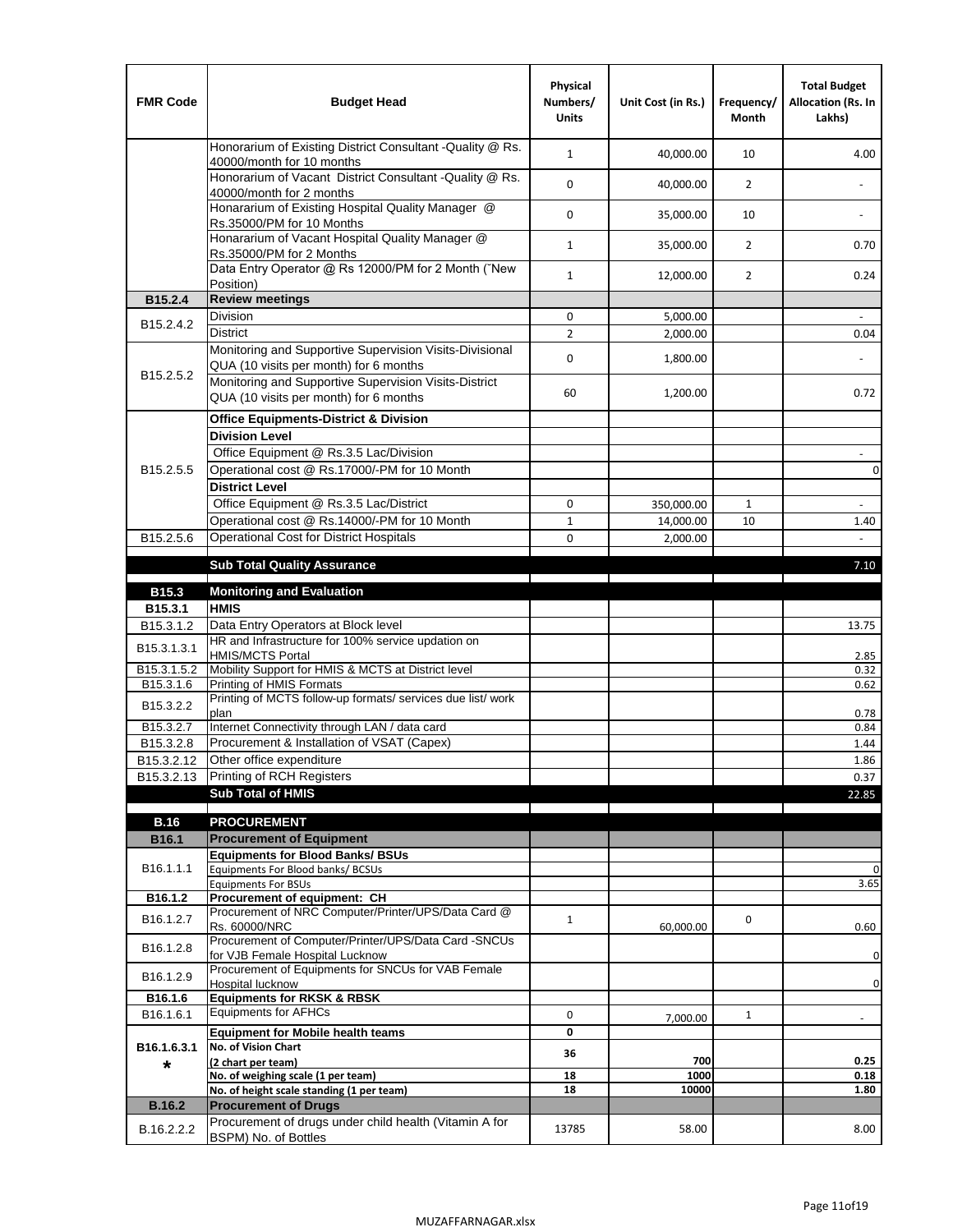| <b>FMR Code</b> | <b>Budget Head</b>                                                            | Physical<br>Numbers/<br><b>Units</b> | Unit Cost (in Rs.) | Frequency/<br>Month | <b>Total Budget</b><br>Allocation (Rs. In<br>Lakhs) |
|-----------------|-------------------------------------------------------------------------------|--------------------------------------|--------------------|---------------------|-----------------------------------------------------|
| B.16.2.4        | <b>Supplies for IMEP</b>                                                      |                                      |                    |                     |                                                     |
| B.16.2.4.1      | Biomedical waste management - District level                                  |                                      |                    |                     | 16.18                                               |
| B.16.2.4.2      | Biomedical waste management - CHC/PHC level                                   | 7                                    | 13,109.00          | 12                  | 11.01                                               |
| B.16.2.4.3      | Cleaning/washing, house-keeping and laundry<br>management - District level    |                                      |                    |                     | 42.40                                               |
| B.16.2.4.4      | Cleaning/washing, house-keeping and laundry<br>management - CHC/PHC level     |                                      |                    |                     | 13.82                                               |
| B.16.2.4.7      | Cleanliness of Sub Centers for 6 months                                       | 289                                  | 500.00             | 6                   | 8.67                                                |
| B.16.2.5.2      | Replenishment of ASHA Drug Kit<br>@300/ Working ASHA                          |                                      |                    |                     | 6.06                                                |
| B.16.2.6        | <b>National Iron Plus Initiative (Drugs&amp;Supplies)</b>                     |                                      |                    |                     |                                                     |
| B.16.2.6.1      | Children (6m - 60months)                                                      |                                      |                    |                     |                                                     |
| B.16.2.6.1.a    | IFA Syrup (@Rs7.99paisa/50mlBottel)                                           | 326406                               | 7.99               |                     | 26.08                                               |
| B.16.2.6.2      | Children 5 - 10 years                                                         |                                      |                    |                     |                                                     |
| B.16.2.6.2.a    | IFA tablet small Pink (45mg) @ Rs. 0.182 per tablet, 32 tablet per<br>child)  | 58011                                | 5.82               |                     | 3.38                                                |
| B.16.2.6.2.b    | <b>Albendazole Tablets</b>                                                    | 68807                                | 0.78               | 2                   | 1.07                                                |
| B.16.2.6.3      | <b>WIFS (10-19 years)</b>                                                     |                                      |                    |                     |                                                     |
| B.16.2.6.3.a    | IFA Tablet large blue 100 mg tablet @ Rs. 1.41 per 10 tablet for 12<br>months | 95443                                | 7.33               |                     | 7.00                                                |
|                 | <b>Albendazole Tablets</b>                                                    |                                      |                    |                     |                                                     |
| B.16.2.6.3.b    | For Adolescent Girls and boys (School going)                                  | 34303                                | 0.78               | $\overline{2}$      | 0.54                                                |
|                 | For Adolescent Girls (out of School)                                          | 61140                                | 0.78               | $\overline{2}$      | 0.95                                                |
| B.16.2.7        | Drugs & supplies for RBSK                                                     |                                      |                    |                     |                                                     |
| B.16.2.7.1      | Medicine for Mobile health team                                               | 18                                   | 5,000.00           |                     | 0.90                                                |
| <b>B.16.2.8</b> | Drugs & supplies for AYUSH                                                    | 32                                   | 100,000.00         |                     | 32.00                                               |
| B.16.2.10       | Blood Bags for 93 functional Blood Bank                                       |                                      |                    |                     | 7.31                                                |
|                 | For Diagnostics Kits for 93 functional blood bank                             |                                      |                    |                     | 5.69                                                |
|                 | <b>Sub Total of Procurement</b>                                               |                                      |                    |                     | 197.53                                              |
| <b>B.18</b>     | <b>New Initiatives/ Strategic Interventions</b>                               |                                      |                    |                     |                                                     |
|                 | <b>Ca Cx Screening</b>                                                        |                                      |                    |                     |                                                     |
| <b>B.18.2</b>   |                                                                               |                                      |                    |                     | 0                                                   |
|                 | 7+ Strategy<br><b>Family Planning</b>                                         |                                      |                    |                     |                                                     |
| B18.4           | No of District Level Govt. COT @ Rs.30000/month for 12<br>month               | 0                                    |                    | 12                  |                                                     |
|                 | Extra Incentive for Interval Sterilization @ Rs.260/case                      |                                      | 30,000.00          |                     |                                                     |
|                 |                                                                               | 0                                    | 260.00             |                     |                                                     |
|                 | Extra Incentive for NSV @ Rs.310/- case                                       | 0                                    | 310.00             |                     |                                                     |
|                 | <b>Sub Total of New Innitiatives</b>                                          |                                      |                    |                     |                                                     |
|                 |                                                                               |                                      |                    |                     |                                                     |
| <b>B22</b>      | <b>Support Services</b><br><b>Support Strengthening NVBDCP</b>                |                                      |                    |                     |                                                     |
|                 | Honorarium of Staff-At BRD Medical College                                    |                                      |                    |                     |                                                     |
| B22.3           | Honorarium of Staff for 100 Bedded JE/AES Ward -At                            |                                      |                    |                     | 0                                                   |
|                 | <b>BRD Medical College</b><br>Increament of Existing HR Catculated @ 5%       |                                      |                    |                     | 0                                                   |
|                 | <b>Sub of Support Serveces</b>                                                |                                      |                    |                     | 0                                                   |
|                 |                                                                               |                                      |                    |                     |                                                     |
| <b>B.23</b>     | Other Expenditures (Power Backup, Convergence etc)                            |                                      |                    |                     |                                                     |
|                 | POL for Generators - District level Hospitals                                 |                                      |                    |                     |                                                     |
| B.23.1          | POL for Generators - CHCs/PHCs                                                | $\overline{2}$                       | 35,000.00          | 12                  | 8.40                                                |
| B.23.2          | <b>Sub Total of Power Backup</b>                                              | 9                                    | 17,500.00          | 12                  | 18.90                                               |
|                 |                                                                               |                                      |                    |                     | 27.30                                               |
|                 | <b>Collaboration with Medical Colleges and Knowledge</b>                      |                                      |                    |                     |                                                     |
| <b>B.24</b>     | partners                                                                      |                                      |                    |                     |                                                     |
|                 |                                                                               |                                      |                    |                     |                                                     |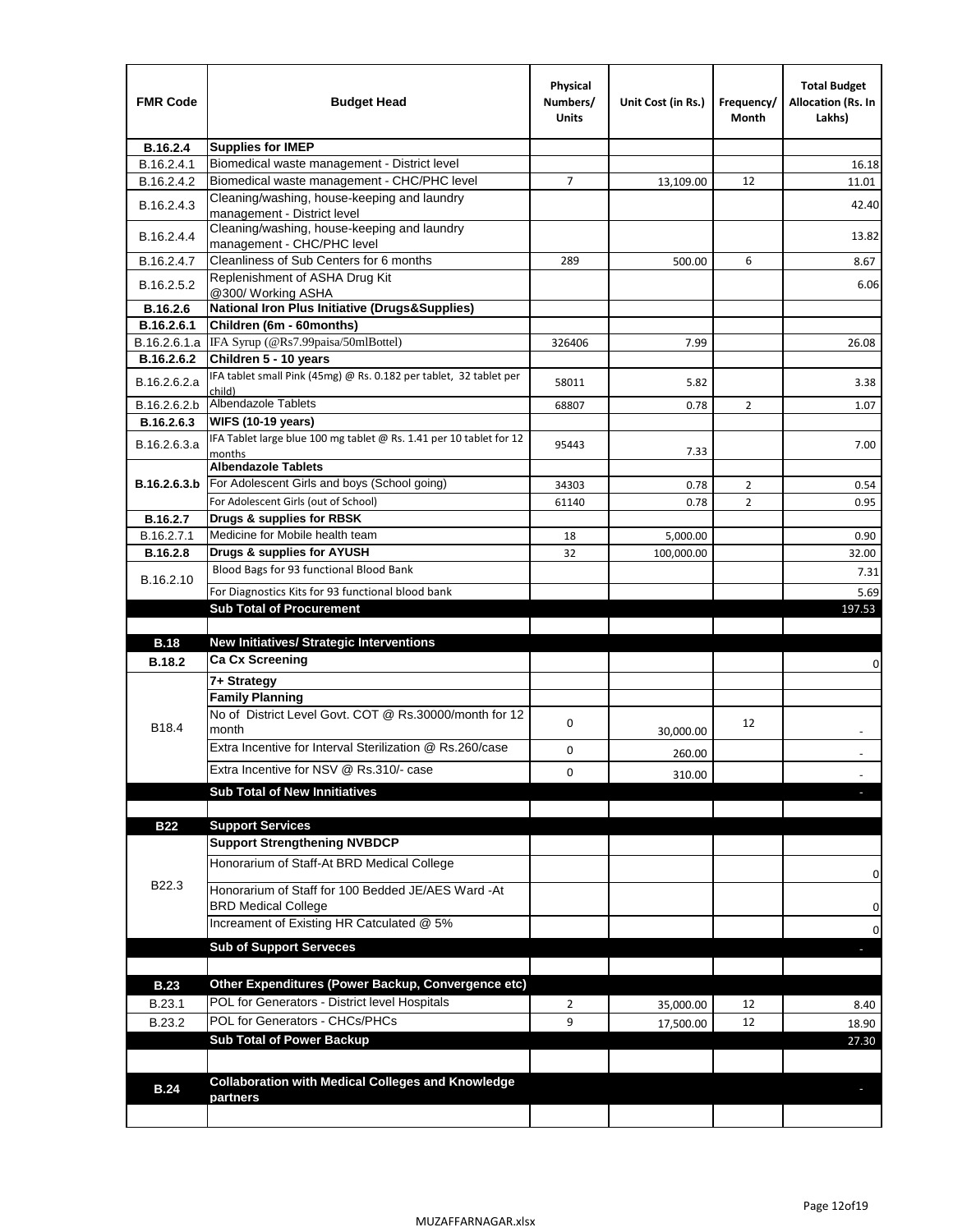| <b>FMR Code</b> | <b>Budget Head</b>                                                                                    | Physical<br>Numbers/<br><b>Units</b> | Unit Cost (in Rs.) | Frequency/<br>Month | <b>Total Budget</b><br>Allocation (Rs. In<br>Lakhs) |
|-----------------|-------------------------------------------------------------------------------------------------------|--------------------------------------|--------------------|---------------------|-----------------------------------------------------|
| <b>B.25</b>     | National Programme for Prevention and control of                                                      |                                      |                    |                     |                                                     |
| B.25.1          | deafness<br>Recurring Grant-in-aid                                                                    |                                      |                    |                     |                                                     |
| B.25.1.3        | <b>Manpower at District level</b>                                                                     |                                      |                    |                     |                                                     |
| B.25.1.3.a      | ENT Surgeon @Rs.80,000/-pm                                                                            | 0                                    |                    |                     |                                                     |
| B.25.1.3.b      | Audiologist@Rs.30,000/-pm                                                                             | 2.1                                  |                    |                     | 2.10                                                |
| B.25.1.3.c      | Audiometric Assistant@Rs.15,000/-pm                                                                   | 1.05                                 |                    |                     | 1.05                                                |
| B.25.1.3.d      | Instructor for Hearing Impaired Children @Rs.15,000/-pm                                               | 1.05                                 |                    |                     | 1.05                                                |
| B.25.2          | Non recurring Grant-in-aid                                                                            |                                      |                    |                     |                                                     |
| B.25.2.1        | Training@Rs.10 lakh/ Distt. for 7 level training                                                      | 4.75                                 |                    |                     | 4.75                                                |
| B.25.2.1.b      | District Hospital @Rs.20 lakh/Distt.                                                                  | 20                                   |                    |                     | 20.00                                               |
| B.25.2.1.c      | CHC/Sub-Divisional Hospital @Rs.50,000/- Kit                                                          | 1.32                                 |                    |                     | 1.32                                                |
| B.25.2.1.d      | PHC@RS.15,000/- kit                                                                                   | 7.2                                  |                    |                     | 7.20                                                |
|                 |                                                                                                       |                                      |                    |                     |                                                     |
|                 | National Programme for Prevention and control of<br>deafness                                          |                                      |                    |                     | 37.47                                               |
|                 |                                                                                                       |                                      |                    |                     |                                                     |
| <b>B.29</b>     | National Programme for Prevention and Control of                                                      |                                      |                    |                     |                                                     |
| B.29.2.1        | <b>Flurosis</b><br>Honorarium of Consultant                                                           | 0                                    | 40,000.00          | 6                   |                                                     |
|                 | Honorarium of Lab Technician                                                                          | 0                                    |                    | 6                   | $\ddot{\phantom{1}}$                                |
|                 | <b>Health Education and Publicity</b>                                                                 |                                      | 11,000.00          |                     |                                                     |
| B.29.2.2        |                                                                                                       |                                      |                    |                     |                                                     |
| B.29.2.4        | Medical Management including treatment Surgery and                                                    |                                      |                    |                     |                                                     |
|                 | rehab-supplumetation of vitamins & minrals                                                            |                                      |                    |                     |                                                     |
|                 | <b>Sub Total of Flurisis</b>                                                                          |                                      |                    |                     | ь                                                   |
|                 |                                                                                                       |                                      |                    |                     |                                                     |
|                 | <b>Total of Mission Flexipool</b>                                                                     |                                      |                    |                     | 1,051.92                                            |
|                 |                                                                                                       |                                      |                    |                     |                                                     |
| C               | <b>IMMUNISATION</b>                                                                                   |                                      |                    |                     |                                                     |
|                 | RI strengthening project (Review meeting, Mobility                                                    |                                      |                    |                     |                                                     |
| C.1             | support, Outreach services etc)                                                                       |                                      |                    |                     |                                                     |
| C.1.a           | Mobility Support for supervision for distict level officers.                                          | $\mathbf{1}$                         | 250,000.00         |                     | 2.50                                                |
| C.1.c           | Printing and dissemination of Immunization cards, tally                                               | 79531                                | 10.00              |                     | 7.95                                                |
|                 | sheets, monitoring forms etc.<br>Quarterly review meetings exclusive for RI at district level         |                                      |                    |                     |                                                     |
| C.1.e           | with Block MOs, CDPO, and other stake holders                                                         | 36                                   | 500.00             |                     | 0.18                                                |
| C.1.f           | Quarterly review meetings exclusive for RI at block                                                   | 8112                                 | 75.00              |                     | 6.08                                                |
|                 | Focus on slum & underserved areas in urban                                                            |                                      |                    |                     |                                                     |
| C.1.g           | areas/alternative vaccinator for slums (only where regular                                            | 172                                  | 2,100.00           |                     | 3.60                                                |
|                 | ANM under NUHM not engaged) Rs. 450/- per session for<br>4 session and Rs. 300/- contingency.         |                                      |                    |                     |                                                     |
|                 | Mobilization of children through ASHA or other mobilizers                                             |                                      |                    |                     |                                                     |
| C.1.h           |                                                                                                       | 37908                                | 150.00             |                     | 56.86                                               |
| C.1.i           | Alternative vaccine delivery in hard to reach areas                                                   | 5743                                 | 150.00             |                     | 8.61                                                |
| $C.1$ .j        | Alternative Vaccine Deliery in other areas                                                            | 32165                                | 75.00              |                     | 24.12                                               |
| C.1.k           | To develop microplan at sub-centre level<br>For consolidation of micro plans at block level/PHC @ Rs. | 286                                  | 100.00             |                     | 0.29                                                |
| C.1.1           | 1000/- and District level @ Rs.2000/-                                                                 |                                      |                    |                     | 0.19                                                |
| C.1.m           | POL for vaccine delivery from State to district and from                                              | $\mathbf{1}$                         | 150,000.00         |                     | 1.50                                                |
| C.1.n           | district to PHC/CHCs<br>Consumables for computer including provision for internet                     |                                      |                    |                     |                                                     |
|                 | access                                                                                                | $\mathbf{1}$                         | 400.00             | 12                  | 0.05                                                |
| C.1.o           | Red/Black plastic bags etc.<br>Hub Cutter/Bleach/Hypochlorite solution/ Twin bucket @                 | 37908                                | 6.00               |                     | 2.27                                                |
| C.1.p           | Rs. 1200/- for 2 Buckets                                                                              | 17                                   | 1,200.00           |                     | 0.20                                                |
| C.1.q           | <b>Safety Pits</b>                                                                                    | 5                                    | 5,250.00           |                     | 0.26                                                |
|                 | <b>State specific requirement</b>                                                                     |                                      |                    |                     |                                                     |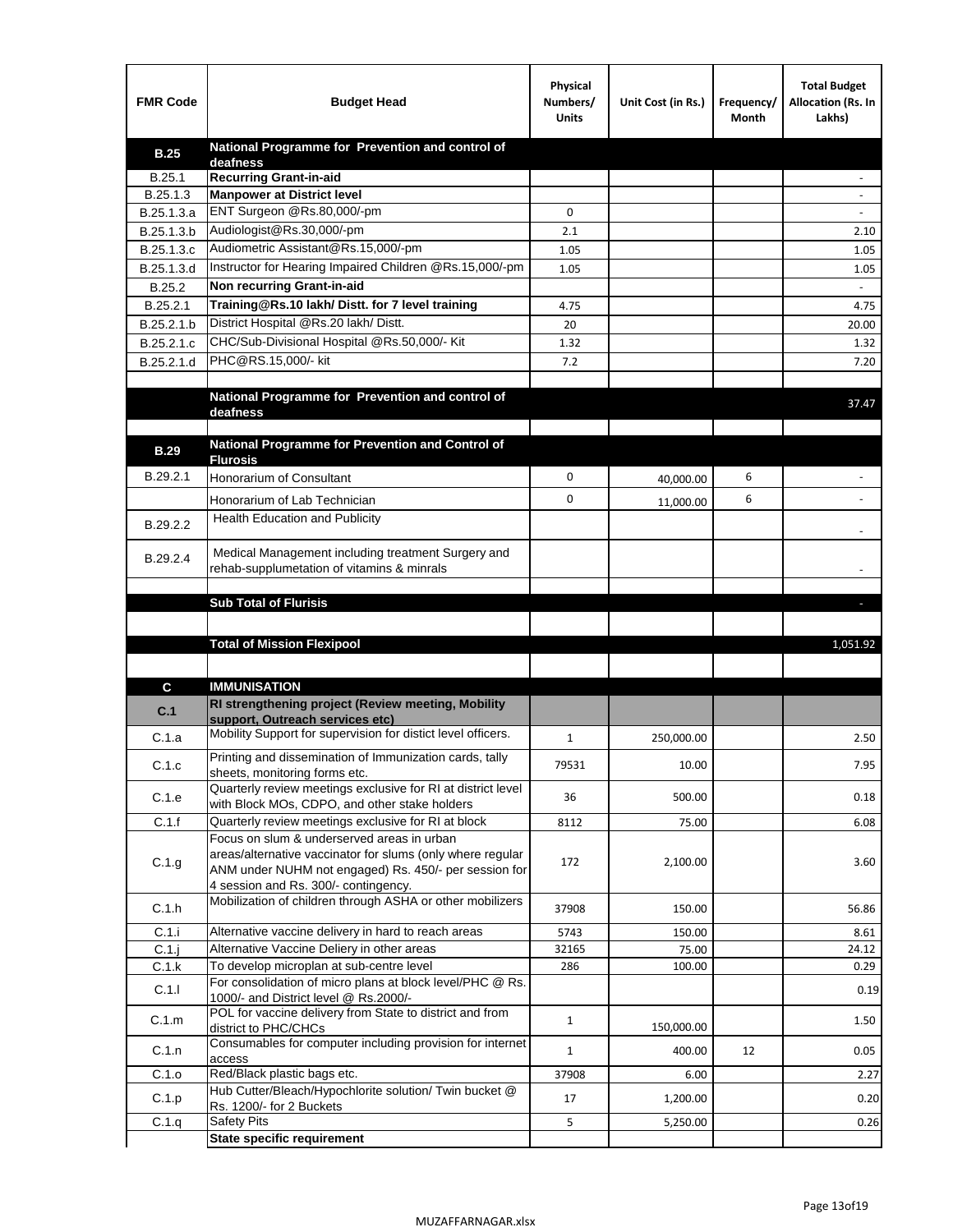| <b>FMR Code</b> | <b>Budget Head</b>                                                                                                                                                              | Physical<br>Numbers/<br><b>Units</b> | Unit Cost (in Rs.) | Frequency/<br>Month | <b>Total Budget</b><br>Allocation (Rs. In<br>Lakhs) |
|-----------------|---------------------------------------------------------------------------------------------------------------------------------------------------------------------------------|--------------------------------------|--------------------|---------------------|-----------------------------------------------------|
|                 | Funds for annual maintenance operation of WIC/WIF at<br>state and division level                                                                                                | 0                                    | 40,000.00          |                     | 0.00                                                |
|                 | Electricity bill for WIC/WIF at state and division level                                                                                                                        | 0                                    | 100,000.00         |                     | 0.00                                                |
| C.1.r           | POL for generators & operational expenses at divisional                                                                                                                         |                                      |                    |                     |                                                     |
|                 | vaccine storage and state vaccine store                                                                                                                                         | 0                                    | 200,000.00         |                     | 0.00                                                |
|                 | POL for generators & operational expenses at district<br>level vaccine storage points and other cold chain points                                                               | $\mathbf{1}$                         | 120,000.00         |                     | 1.20                                                |
|                 | <b>AEFI Kits</b>                                                                                                                                                                |                                      |                    |                     | 0.12                                                |
| C.1.s           | Teeka Express Operational Cost                                                                                                                                                  |                                      |                    |                     |                                                     |
| C.2             | <b>Salary of Contractual Staffs</b>                                                                                                                                             |                                      |                    |                     |                                                     |
| C.2.2           | Honorarium for Computer Assistants support for District                                                                                                                         | $\mathbf{1}$                         | 12,127.00          | 12                  | 1.46                                                |
| C.3             | level<br><b>Training under Immunisation</b>                                                                                                                                     |                                      |                    |                     |                                                     |
|                 | District level Orientation training including Hep B, Measles                                                                                                                    |                                      |                    |                     |                                                     |
| C.3.1           | & JE(wherever required) for 2 days ANM, Multi Purpose<br>Health Worker (Male), LHV, Health Assistant<br>(Male/Female), Nurse MidWives, BEEs & other staff (as<br>per RCH norms) | 12                                   | 46,200.00          |                     | 5.54                                                |
| C.3.2           | Three day training including Hep B, Measles & JE<br>(wherever required) of Medical Officers of RI using<br>revised MO training module)                                          | 0                                    | 65,600.00          |                     | 0.00                                                |
| C.3.4           | Two days cold chain handlers training for block level cold<br>chain hadlers by State and district cold chain officers                                                           | 0.00                                 |                    |                     | 0.22                                                |
| C.3.5           | One day training of block level data handlers by DIOs and<br>District cold chain officer                                                                                        | 16                                   | 500.00             |                     | 0.08                                                |
|                 | <b>Cold chain maintenance</b>                                                                                                                                                   |                                      |                    |                     |                                                     |
|                 | Cold chain maintenance for CHC/PHC @ Rs. 750/- per                                                                                                                              | 11                                   |                    |                     | 0.08                                                |
| C.4             | unit<br>Cold chain maintenance for District level @ Rs. 15000/-                                                                                                                 | 1                                    | 750.00             |                     | 0.15                                                |
|                 | per district                                                                                                                                                                    |                                      | 15,000.00          |                     |                                                     |
| C.5             | <b>ASHA Incentive</b><br>Mobility support for outreach areas for 25 disdtricts                                                                                                  | 63490                                | 150                |                     | 95.235                                              |
|                 | Mobility support for HRG/ construction sites                                                                                                                                    |                                      |                    |                     |                                                     |
|                 | Sub Total of RI                                                                                                                                                                 |                                      |                    |                     | 218.77417                                           |
|                 |                                                                                                                                                                                 |                                      |                    |                     |                                                     |
| D               | <b>National lodine Deficiency Disorders Control</b>                                                                                                                             |                                      |                    |                     |                                                     |
|                 | Programme (NIDDCP)                                                                                                                                                              |                                      |                    |                     |                                                     |
| D.3             | <b>Health Education and Publicity</b>                                                                                                                                           |                                      |                    |                     | 0.10                                                |
|                 | <b>GRAND TOTAL (A+B+C+D)</b>                                                                                                                                                    |                                      |                    |                     | 3,250.10                                            |
|                 |                                                                                                                                                                                 |                                      |                    |                     |                                                     |
|                 | National Disease Control Programme (NDCP)                                                                                                                                       |                                      |                    |                     |                                                     |
|                 |                                                                                                                                                                                 |                                      |                    |                     |                                                     |
| Е               | <b>INTEGRATED DISEASE SURVEILLANCE</b>                                                                                                                                          |                                      |                    |                     |                                                     |
| E.1             | <b>PROGRAMME (IDSP)</b><br><b>REMUNERATION FOR CONTRACTUAL HUMAN</b><br><b>RESOURCE</b>                                                                                         |                                      |                    |                     |                                                     |
| E.1.9           | District Epidemiologists                                                                                                                                                        |                                      |                    |                     | 1.65                                                |
| E.1.10          | District Microbiologist at District labs                                                                                                                                        |                                      |                    |                     |                                                     |
| E.1.11          | District Data Manager                                                                                                                                                           |                                      |                    |                     | 2.69                                                |
| E.1.12          | Data Entry Operator*                                                                                                                                                            |                                      |                    |                     | 1.51                                                |
| E.1.13          | Others if any (pl specify)                                                                                                                                                      |                                      |                    |                     | $\omega$                                            |
| E.2             | <b>TRAINING</b><br>Training at State/District Level (1 batch = 20                                                                                                               |                                      |                    |                     |                                                     |
|                 | participants)                                                                                                                                                                   |                                      |                    |                     |                                                     |
| E.2.3           | Hospital Pharmacists/Nurses Training (1 day)                                                                                                                                    |                                      |                    |                     |                                                     |
| E.3             | <b>LABORATORY SUPPORT</b>                                                                                                                                                       |                                      |                    |                     |                                                     |
|                 | <b>District Public Health Laboratory Strengthening</b>                                                                                                                          |                                      |                    |                     |                                                     |
|                 |                                                                                                                                                                                 |                                      |                    |                     |                                                     |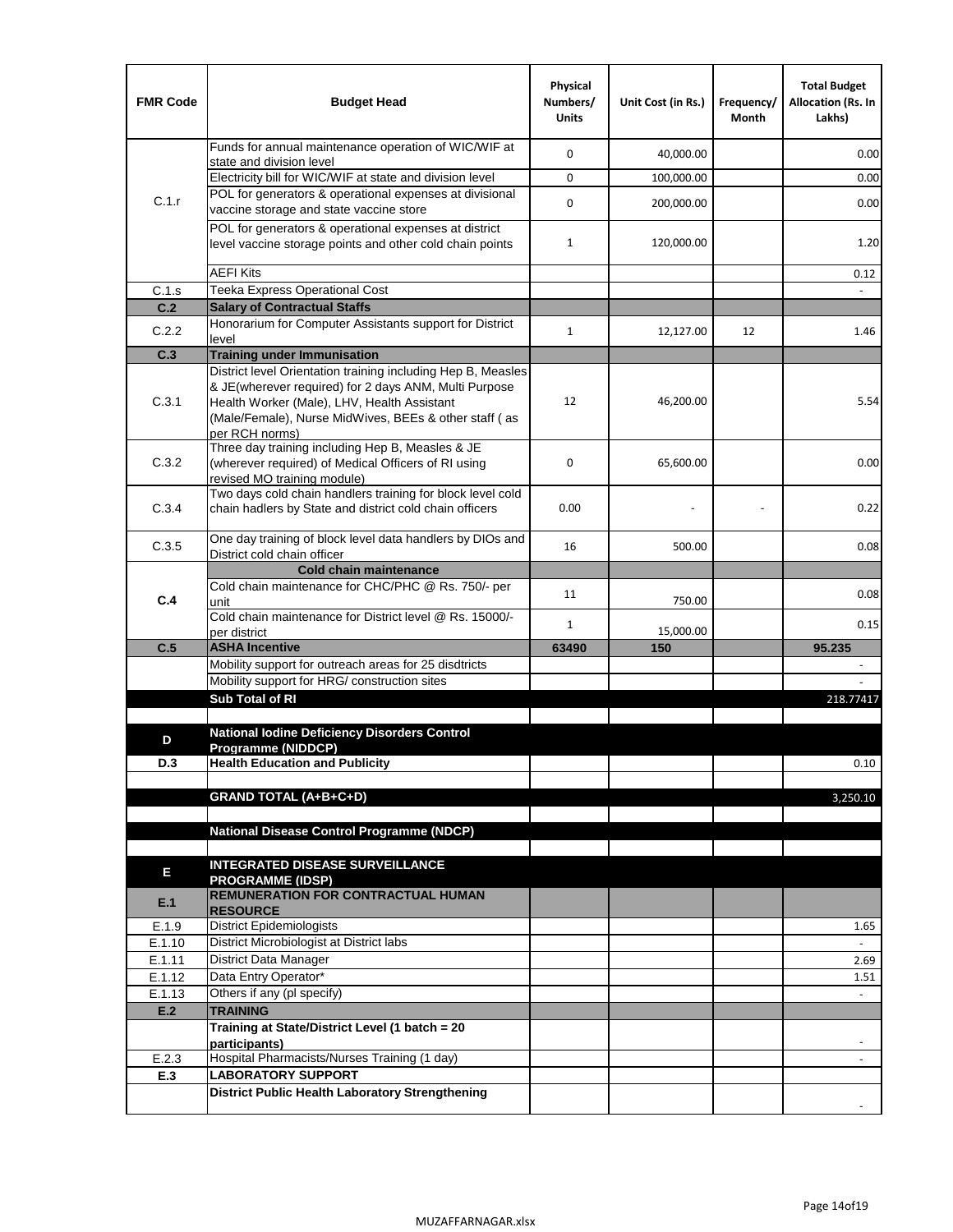| <b>FMR Code</b>       | <b>Budget Head</b>                                                                                                                                                                                                                                | Physical<br>Numbers/<br><b>Units</b> | Unit Cost (in Rs.) | Frequency/<br><b>Month</b> | <b>Total Budget</b><br>Allocation (Rs. In<br>Lakhs) |
|-----------------------|---------------------------------------------------------------------------------------------------------------------------------------------------------------------------------------------------------------------------------------------------|--------------------------------------|--------------------|----------------------------|-----------------------------------------------------|
| E.3.5                 | Expenses on account of consumables, operating<br>expenses, office expenses, transport of samples,<br>miscellaneous etc.                                                                                                                           |                                      |                    |                            |                                                     |
| E.4                   | <b>OPERATIONAL COSTS</b>                                                                                                                                                                                                                          |                                      |                    |                            |                                                     |
| E.4.1                 | MOBILITY: Travel Cost, POL, mobility cost at SSU & DSU                                                                                                                                                                                            |                                      |                    |                            |                                                     |
|                       | on need basis                                                                                                                                                                                                                                     |                                      |                    |                            | 0.40                                                |
| E.4.2                 | Office expenses on telephone, fax, Broadband Expenses,<br>Weekly Alert Bulletin/Annual Disease Surveillance report,<br>minor repairs and AMC of IT/office equipment supplied<br>under IDSP, Meetings and other miscellenious<br>expenditures etc. |                                      |                    |                            | 1.85                                                |
|                       | Sub Total of IDSP                                                                                                                                                                                                                                 |                                      |                    |                            | 8.10                                                |
|                       |                                                                                                                                                                                                                                                   |                                      |                    |                            |                                                     |
| F                     | <b>NVBDCP</b>                                                                                                                                                                                                                                     |                                      |                    |                            |                                                     |
|                       |                                                                                                                                                                                                                                                   |                                      |                    |                            |                                                     |
| F.1.1                 | <b>Malaria</b>                                                                                                                                                                                                                                    |                                      |                    |                            |                                                     |
| F.1.1.a               | <b>Contractual Payments</b>                                                                                                                                                                                                                       |                                      |                    |                            |                                                     |
| F.1.1.a.i             | <b>MPW</b> contractual<br>District VBD Consultant 18 nos. (Non-Project States) @ Rs                                                                                                                                                               |                                      |                    |                            |                                                     |
| F.1.1.a.iv            | 22895 pm.for 6 months (Rs 1.37 lakhs per consulatant per<br>year)                                                                                                                                                                                 |                                      |                    |                            | $\overline{\phantom{a}}$                            |
|                       | VBD Consultant 1 no. (preferably entomologist) @ Rs 22500                                                                                                                                                                                         |                                      |                    |                            |                                                     |
| F.1.1.a.vii           | p.m. for 6 months                                                                                                                                                                                                                                 |                                      |                    |                            |                                                     |
| F.1.1.b               | <b>ASHA Incentive</b>                                                                                                                                                                                                                             |                                      |                    |                            | 0.10                                                |
| F.1.1.c               | <b>Operational Cost</b>                                                                                                                                                                                                                           |                                      |                    |                            |                                                     |
| F.1.1.c.ii            | Operational cost for IRS                                                                                                                                                                                                                          |                                      |                    |                            | 0.10                                                |
| F.1.1.e<br>F.1.1.f    | <b>IEC/BCC</b><br>PPP / NGO and Intersectoral Convergence                                                                                                                                                                                         |                                      |                    |                            | 0.40<br>$\omega$                                    |
| F.1.1.g               | <b>Training / Capacity Building</b>                                                                                                                                                                                                               |                                      |                    |                            | 0.55                                                |
| F.1.1.h               | <b>Zonal Entomological units</b>                                                                                                                                                                                                                  |                                      |                    |                            |                                                     |
|                       |                                                                                                                                                                                                                                                   |                                      |                    |                            |                                                     |
|                       | <b>Sub total of Malaria</b>                                                                                                                                                                                                                       |                                      |                    |                            | 1.15                                                |
|                       |                                                                                                                                                                                                                                                   |                                      |                    |                            |                                                     |
| F.1.2                 | Dengue & Chikungunya                                                                                                                                                                                                                              |                                      |                    |                            |                                                     |
| F.1.2.a<br>F.1.2.a(i) | Strengthening surveillance (As per GOI approval)<br>Apex Referral Labs recurrent                                                                                                                                                                  |                                      |                    |                            |                                                     |
| F.1.2.a(ii)           | Sentinel surveillance Hospital recurrent                                                                                                                                                                                                          |                                      |                    |                            | $\sim$                                              |
|                       | Vector Control, environmental management & fogging                                                                                                                                                                                                |                                      |                    |                            |                                                     |
| F.1.2.f               | machine                                                                                                                                                                                                                                           |                                      |                    |                            | 1.00                                                |
|                       | Dengue & Chikungunya                                                                                                                                                                                                                              |                                      |                    |                            | 1.00                                                |
|                       |                                                                                                                                                                                                                                                   |                                      |                    |                            |                                                     |
| F.1.4                 | <b>Lymphatic Filariasis</b>                                                                                                                                                                                                                       |                                      |                    |                            |                                                     |
|                       | State Task Force, State Technical Advisory Committee meeting,<br>printing of forms/registers, mobility support, district                                                                                                                          |                                      |                    |                            |                                                     |
|                       | coordination meeting, sensitization of media etc., morbidity                                                                                                                                                                                      |                                      |                    |                            |                                                     |
| F.1.4.a               | management, monitoring & supervision and mobility support                                                                                                                                                                                         |                                      |                    |                            |                                                     |
|                       | for Rapid Response Team and contingency support<br>(16)                                                                                                                                                                                           |                                      |                    |                            |                                                     |
|                       | districts only)                                                                                                                                                                                                                                   |                                      |                    |                            |                                                     |
| F.1.4.b               | Microfilaria Survey (16 districts only)                                                                                                                                                                                                           |                                      |                    |                            |                                                     |
| F.1.4.c               | Monitoring & Evaluation (Post MDA assessment by medical<br>colleges (Govt. & private)/ICMR institutions ) (16 districts only)                                                                                                                     |                                      |                    |                            |                                                     |
| F.1.4.d               | Training/sensitization of district level officers on ELF and drug                                                                                                                                                                                 |                                      |                    |                            |                                                     |
|                       | distributors including peripheral health workers(16 districts                                                                                                                                                                                     |                                      |                    |                            |                                                     |
|                       | only)                                                                                                                                                                                                                                             |                                      |                    |                            |                                                     |
|                       | Specific IEC/BCC at state, district, PHC, Sub-centre and village                                                                                                                                                                                  |                                      |                    |                            |                                                     |
| F.1.4.e               | level including VHSC/GKs for community mobilization efforts to                                                                                                                                                                                    |                                      |                    |                            |                                                     |
|                       | realize the desired drug compliance of 85% during MDA (16                                                                                                                                                                                         |                                      |                    |                            |                                                     |
|                       | districts only)<br>Honorarium for Drug Distribution including ASHAs and                                                                                                                                                                           |                                      |                    |                            |                                                     |
| F.1.4.f               | supervisors involved in MDA<br>(16 districts only)                                                                                                                                                                                                |                                      |                    |                            |                                                     |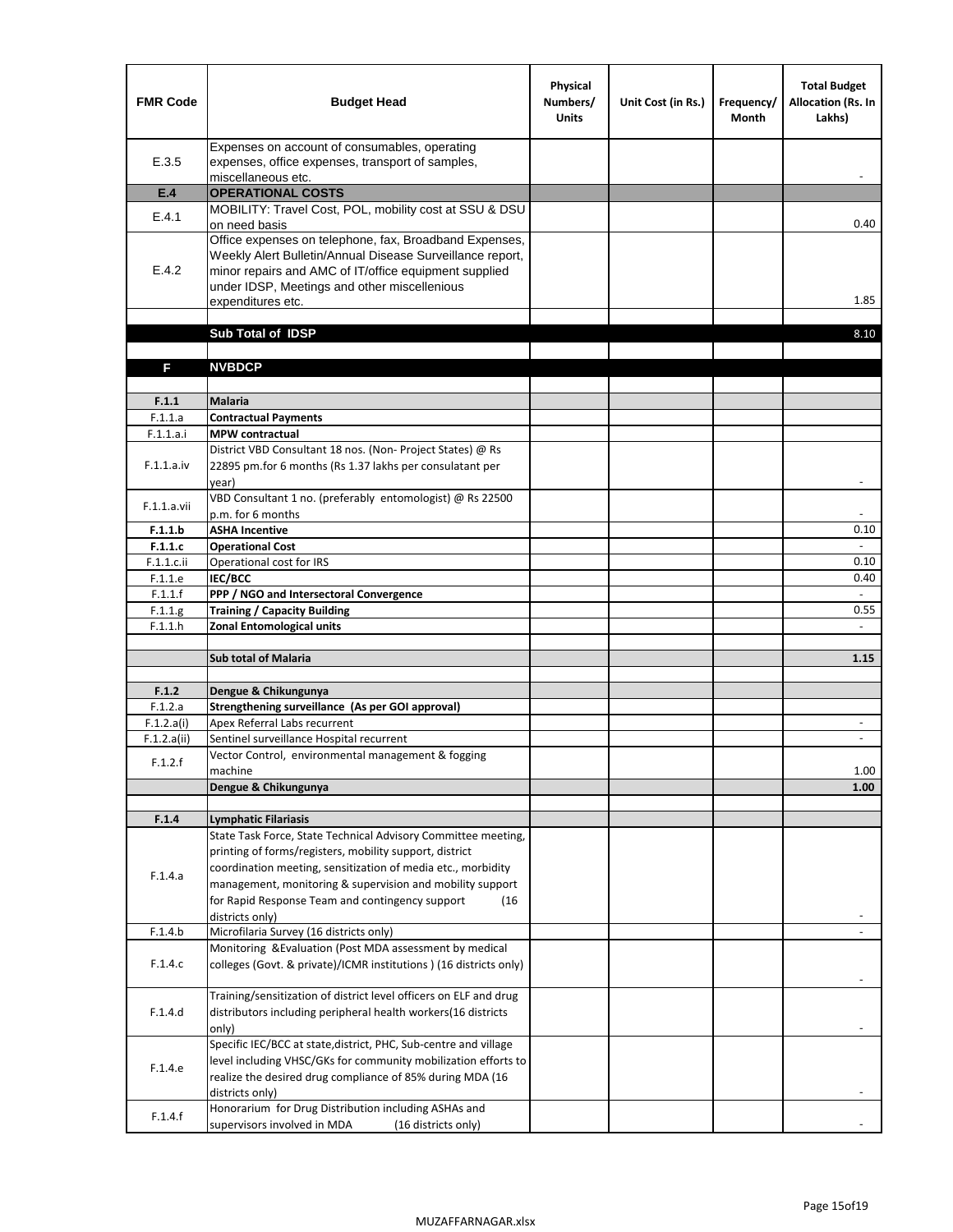| <b>FMR Code</b> | <b>Budget Head</b>                                                                                                                         | Physical<br>Numbers/<br><b>Units</b> | Unit Cost (in Rs.) | Frequency/<br>Month | <b>Total Budget</b><br><b>Allocation (Rs. In</b><br>Lakhs) |
|-----------------|--------------------------------------------------------------------------------------------------------------------------------------------|--------------------------------------|--------------------|---------------------|------------------------------------------------------------|
| F.1.4.g.        | Verification and validation for stoppage of MDA in LF endemic<br>districts (17 Districts)                                                  |                                      |                    |                     |                                                            |
| F.1.4.g.i       | a) Additional MF Survey                                                                                                                    |                                      |                    |                     |                                                            |
| F.1.4.g.ii      | b) ICT Survey                                                                                                                              |                                      |                    |                     |                                                            |
| F.1.4.g.iii     | c) ICT Cost                                                                                                                                |                                      |                    |                     |                                                            |
| F.1.4.h         | Verification of LF endemicity in non-endemic districts (24<br>Districts)                                                                   |                                      |                    |                     |                                                            |
| F.1.4.h.i       | a) Lymphoedema & Hydrocele Survey                                                                                                          |                                      |                    |                     | 0.20                                                       |
|                 | Lymphatic Filariasis                                                                                                                       |                                      |                    |                     | 0.20                                                       |
|                 |                                                                                                                                            |                                      |                    |                     |                                                            |
| F.1.5           | Kala-azar                                                                                                                                  |                                      |                    |                     |                                                            |
| F.1.5           | Case search/ Camp Approach                                                                                                                 |                                      |                    |                     | $\overline{\phantom{a}}$                                   |
| F.1.5.a         | Spray Pumps & accessories                                                                                                                  |                                      |                    |                     | $\blacksquare$                                             |
| F.1.5.b         | Operational cost for spray including spray wages                                                                                           |                                      |                    |                     |                                                            |
| F.1.5.c         | Mobility/POL/supervision                                                                                                                   |                                      |                    |                     | $\overline{\phantom{a}}$                                   |
| F.1.5.d         | Monitoring & Evaluation                                                                                                                    |                                      |                    |                     |                                                            |
| F.1.5.e         | Training for spraying                                                                                                                      |                                      |                    |                     | $\blacksquare$                                             |
| F.1.5.f         | IEC/BCC/Advocacy                                                                                                                           |                                      |                    |                     | $\overline{a}$                                             |
| F.1.5.g         | Incentive to ASHA                                                                                                                          |                                      |                    |                     | $\overline{\phantom{a}}$                                   |
| F.1.5.h         | Loss of Wages                                                                                                                              |                                      |                    |                     | $\overline{\phantom{m}}$                                   |
| F.1.5.i         | Free Diet                                                                                                                                  |                                      |                    |                     |                                                            |
|                 | Kala-azar                                                                                                                                  |                                      |                    |                     |                                                            |
|                 |                                                                                                                                            |                                      |                    |                     |                                                            |
| F.6             | Cash grant for decentralized commodities                                                                                                   |                                      |                    |                     | 4.00                                                       |
|                 |                                                                                                                                            |                                      |                    |                     |                                                            |
|                 | <b>Sub Total of NVB DCP</b>                                                                                                                |                                      |                    |                     | 6.35                                                       |
| G               | <b>NLEP</b>                                                                                                                                |                                      |                    |                     |                                                            |
| G 1.            | Improved early case detection                                                                                                              |                                      |                    |                     |                                                            |
| G 1.1           | Incentive to ASHA                                                                                                                          |                                      |                    |                     |                                                            |
|                 | Incentive for Case detection by ASHA/AWW/Volunteers                                                                                        | 130                                  |                    |                     |                                                            |
|                 | etc.diagnosis @ Rs. 250 per case                                                                                                           |                                      | 250.00             |                     | 0.33                                                       |
|                 | Incentive for timely cure of MB cases @ Rs. 600 per case                                                                                   | 10                                   | 600.00             |                     | 0.06                                                       |
|                 | Incentive for timely cure of PB cases @ Rs. 400 per case                                                                                   | 16                                   | 400.00             |                     | 0.06                                                       |
| G1.1 a          | Sensitization of ASHA                                                                                                                      | 200                                  | 100.00             |                     | 0.20                                                       |
| G <sub>2</sub>  | <b>Improved case management</b>                                                                                                            |                                      |                    |                     |                                                            |
|                 | DPMR Services, (MCR footwear, Aids and appliances,<br>Welfare allowance to BPL patients for RCS, Support<br>to govt. institutions for RCS) |                                      |                    |                     |                                                            |
|                 | Cost of MCR / Protective footwear@ Rs.300/-                                                                                                | 130                                  | 300.00             |                     | 0.39                                                       |
| G 2.1           | Amount for Aids/ appliances/ self care kits/ patient welfare<br>items etc.                                                                 |                                      |                    |                     | 0.17                                                       |
|                 | Patients for RCS to be paid welfare allowance @ Rs. 8000/-                                                                                 | 0                                    | 8,000.00           |                     |                                                            |
|                 | No. of RCS to be paid for as Support to govt. institutions for<br>RCS @5000/-                                                              | 0                                    | 5,000.00           |                     |                                                            |
| G 2.2           | Urban L:eprosy Control, (Mega city - 0, Medium city (1) -<br>3 , Med. City (2)-1 Township -19)                                             |                                      |                    |                     | 1.14                                                       |
| G 2.3           | Material & Supplies                                                                                                                        |                                      |                    |                     | $\sim$                                                     |
|                 | Supportive drugs                                                                                                                           |                                      |                    |                     | 0.75                                                       |
| G 2.3.i         | Lab. reagents & equipments                                                                                                                 |                                      |                    |                     | 0.05                                                       |
|                 | Printing works                                                                                                                             |                                      |                    |                     | 0.20                                                       |
| G <sub>3</sub>  | <b>Stigma Reduced</b>                                                                                                                      |                                      |                    |                     |                                                            |
|                 | Mass media, Outdoor media, Rural media, Advocacy                                                                                           |                                      |                    |                     |                                                            |
| G 3.1           | media<br>Monitoring, Supervision and Evaluation System                                                                                     |                                      |                    |                     | 0.98                                                       |
| G 5.            | improved                                                                                                                                   |                                      |                    |                     |                                                            |
| G 5.1           | <b>Travel Cost and Review Meeting</b>                                                                                                      |                                      |                    |                     |                                                            |
| G 5.1.ii        | travel expenses - Contractual Staff at District level                                                                                      |                                      |                    |                     | 0.04                                                       |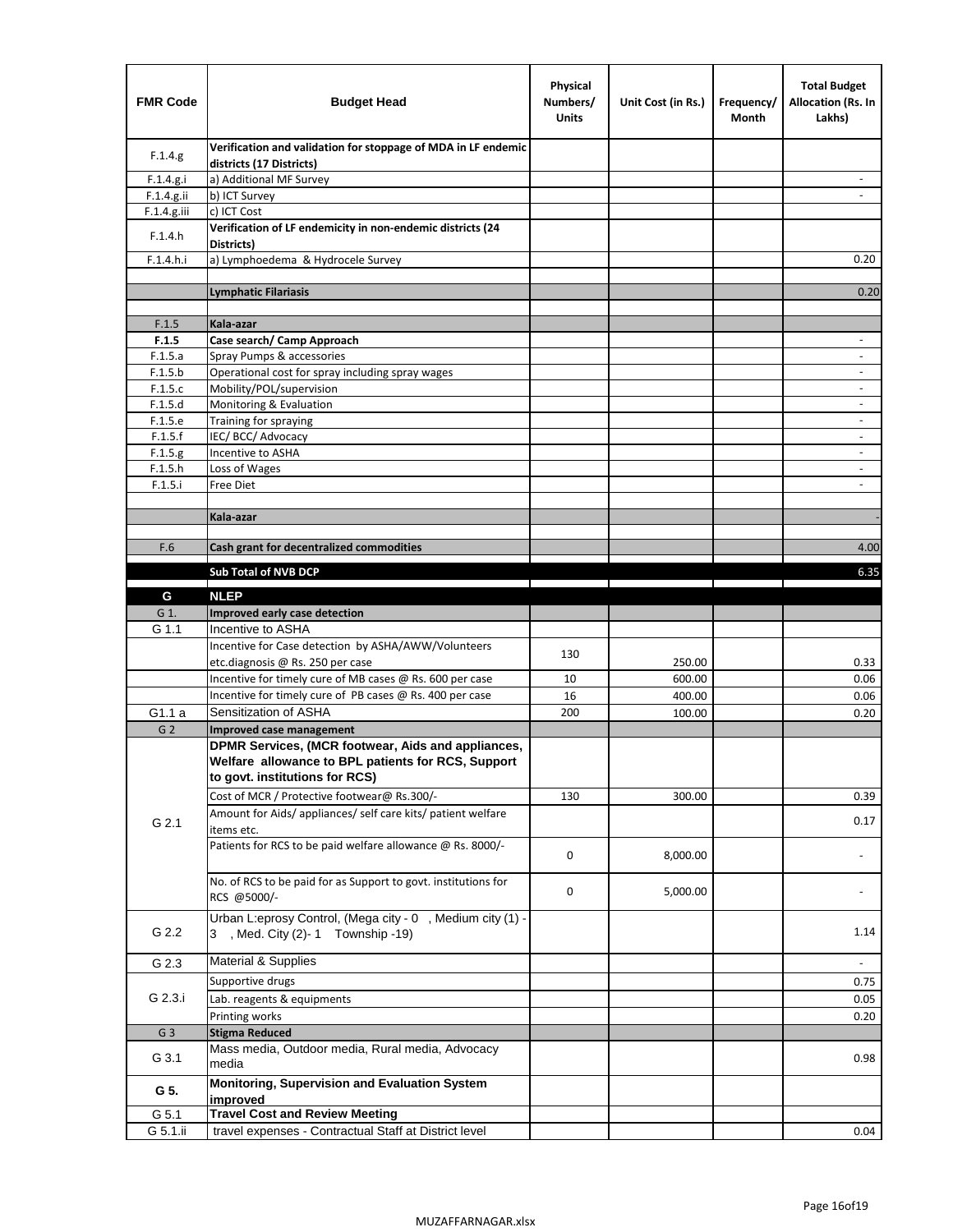| <b>FMR Code</b> | <b>Budget Head</b>                                                                                              | Physical<br>Numbers/<br><b>Units</b> | Unit Cost (in Rs.) | Frequency/<br>Month | <b>Total Budget</b><br>Allocation (Rs. In<br>Lakhs) |
|-----------------|-----------------------------------------------------------------------------------------------------------------|--------------------------------------|--------------------|---------------------|-----------------------------------------------------|
| G 5.2           | <b>Office Operation &amp; Maintenance</b>                                                                       |                                      |                    |                     |                                                     |
| G 5.2.i         | Office operation - State Cell                                                                                   |                                      |                    |                     |                                                     |
| G 5.2.ii        | Office operation - District Cell                                                                                |                                      |                    |                     | 0.35                                                |
| G 5.2 .iii      | Office equipment maint. State                                                                                   |                                      |                    |                     |                                                     |
| G 5.4           | <b>Vehicle Hiring and POL</b>                                                                                   |                                      |                    |                     |                                                     |
| G 5.4.ii        | <b>District Cell</b>                                                                                            |                                      |                    |                     | 0.30                                                |
| G 6.2           | <b>Contractual Staff at Disrrict &amp; block level</b>                                                          |                                      |                    |                     |                                                     |
|                 | <b>District Leprosy Consultant</b>                                                                              | 0                                    | 33,000.00          | 12                  |                                                     |
| G 6.2.ii        | Physio Therapist                                                                                                | 0                                    | 27,500.00          | 12                  | $\overline{\phantom{a}}$                            |
|                 | Contractual Staff Para Medical Worker, (PMW @ 17600pm)                                                          | $\mathbf{1}$                         | 17,600.00          | 12                  | 2.11                                                |
| G 7.            | <b>Others</b>                                                                                                   |                                      |                    |                     |                                                     |
| G 7.1           | Travel expenses for regular staff for specific programme /<br>training need, awards etc                         |                                      |                    |                     | 0.16                                                |
|                 | HR increment calculated $@$ 5% for above approvals                                                              |                                      |                    |                     | 0.11                                                |
|                 | Sub Total NLEP                                                                                                  |                                      |                    |                     | 7.39                                                |
|                 |                                                                                                                 |                                      |                    |                     |                                                     |
| Н               | <b>RNTCP</b>                                                                                                    |                                      |                    |                     |                                                     |
| H.1             | Civil Works                                                                                                     |                                      |                    |                     | 5.00                                                |
| H.2             | Laboratory Materials                                                                                            |                                      |                    |                     | 9.33                                                |
| H.3             | Honorarium/Counselling Charges                                                                                  |                                      |                    |                     | 29.72                                               |
| H.4             | <b>ACSM</b>                                                                                                     |                                      |                    |                     | 4.96                                                |
| H.5             | <b>Equipment Maintenance</b>                                                                                    |                                      |                    |                     | 0.50                                                |
| H.6             | Training                                                                                                        |                                      |                    |                     | 5.38                                                |
| H.7             | Vehicle Operation(POL & Manitainance)                                                                           |                                      |                    |                     | 7.75                                                |
| H.8             | Vehicle hiring                                                                                                  |                                      |                    |                     | 12.41                                               |
| H.9             | Public Private Mix(PP/NGO Support)                                                                              |                                      |                    |                     | 23.84                                               |
| H.10            | <b>Medical Colleges</b>                                                                                         |                                      |                    |                     | 4.75                                                |
| H.11            | Office Operation (Miscellaneous)                                                                                |                                      |                    |                     | 3.05                                                |
| H.12            | <b>Contractual Services</b>                                                                                     |                                      |                    |                     | 126.96                                              |
| H.13            | Printing                                                                                                        |                                      |                    |                     | 2.38                                                |
| H.15            | Procurement of Drugs                                                                                            |                                      |                    |                     | 1.41                                                |
| H.16            | Procurement of Vehicles                                                                                         |                                      |                    |                     | $\sim$                                              |
| H.17            | Procurement of Equipments                                                                                       |                                      |                    |                     | 0.75                                                |
| H.18            | Patient Support & Transportation Charges                                                                        |                                      |                    |                     | 7.54                                                |
| H.19            | Supervision and Monitoring                                                                                      |                                      |                    |                     | 7.17                                                |
|                 | <b>Grand Total</b>                                                                                              |                                      |                    |                     | 252.89                                              |
|                 |                                                                                                                 |                                      |                    |                     |                                                     |
|                 | <b>Total of NDCP</b>                                                                                            |                                      |                    |                     | 274.73                                              |
|                 | Non Communicable Disease Control Programme (NCD)                                                                |                                      |                    |                     |                                                     |
| Т               | National Programme for Control of Blindness (NPCB)                                                              |                                      |                    |                     | ÷.                                                  |
| 1.1             | <b>Recurring Grant-in aid</b>                                                                                   |                                      |                    |                     |                                                     |
|                 | Reimbursement for cataract operation for NGO and                                                                |                                      |                    |                     |                                                     |
| 1.1.1           | Private Practitioners as per NGO norms @Rs.1000/-                                                               |                                      |                    |                     | 14.63                                               |
| 1.1.1A          | Assistance for consumables/drugs/medicines to the<br>Govt./District Hospital for Cat sx etc.@ Rs.450/- per case |                                      |                    |                     | 5.32                                                |
| 1.1.2           | <b>Other Eye Diseases</b>                                                                                       |                                      |                    |                     |                                                     |
| 1.1.3           | Screening and free spectacles to school children @<br>Rs.275/- per case                                         |                                      |                    |                     | 5.46                                                |
| 1.1.4           | Screening and free spectacles for near work to Old<br>Person (New component) @Rs.100/- per case                 |                                      |                    |                     | 1.07                                                |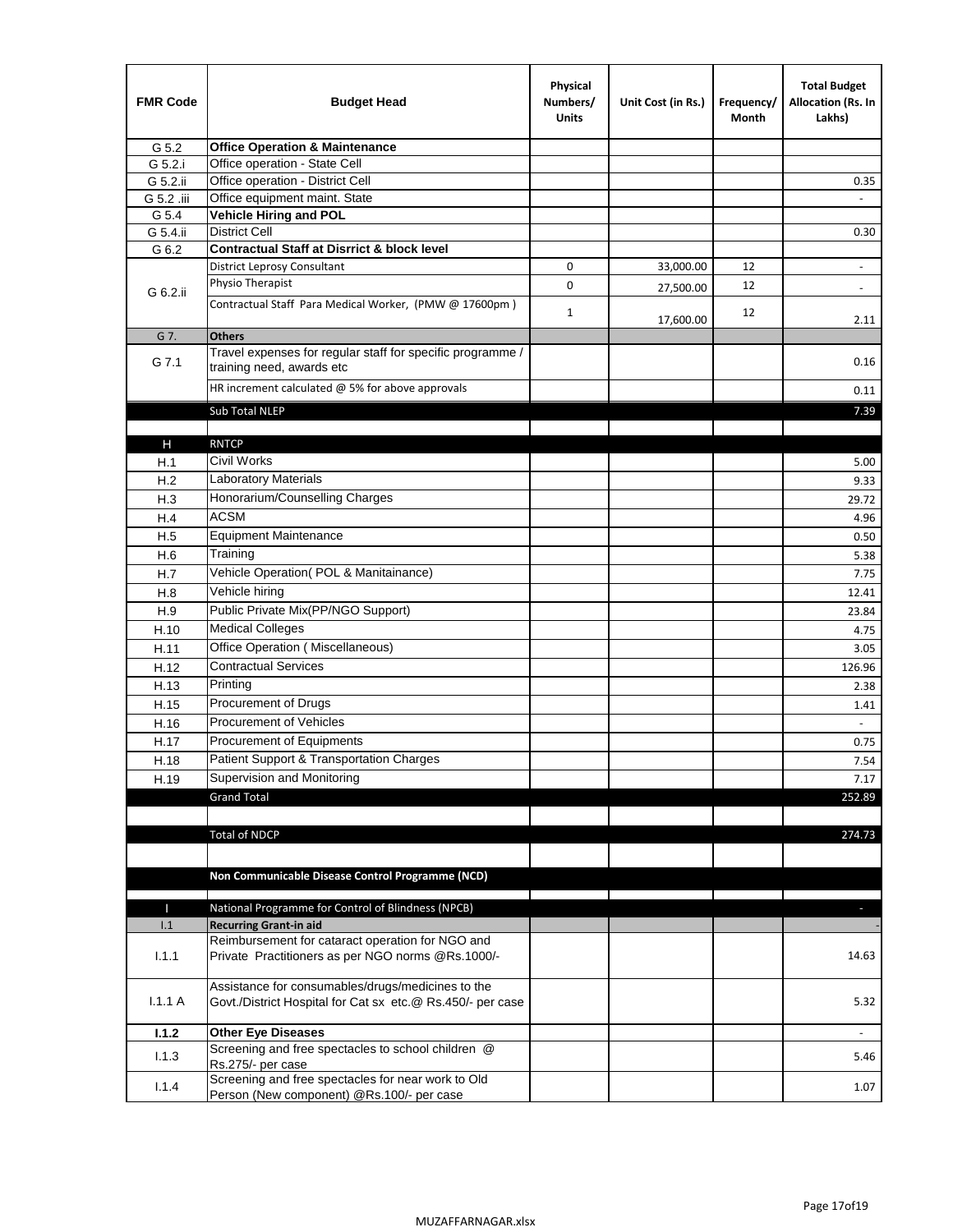| <b>FMR Code</b> | <b>Budget Head</b>                                                                                                                                  | Physical<br>Numbers/<br><b>Units</b> | Unit Cost (in Rs.) | Frequency/<br>Month | <b>Total Budget</b><br>Allocation (Rs. In<br>Lakhs) |
|-----------------|-----------------------------------------------------------------------------------------------------------------------------------------------------|--------------------------------------|--------------------|---------------------|-----------------------------------------------------|
| 1.1.5           | Recurring GIA to Eye Bank @ Rs.2000/- per pair(Eye<br>Bank will reimburse to Eye Donation Centre for eye<br>collected by them @ Rs.1000/- per pair) |                                      |                    |                     |                                                     |
| 1.2             | Non Recurring Grant -in-Aid                                                                                                                         |                                      |                    |                     |                                                     |
| 1.2.2.          | Grant-in-aid for Sub Divisional Hospitals @ Rs.20 lakh                                                                                              |                                      |                    |                     |                                                     |
| 1.2.3           | For Vision Centre (PHC) (Govt. + NGO) @ Rs.1 lakh                                                                                                   |                                      |                    |                     | 1.00                                                |
| 1.2.4           | For Eye Bank Rs.25 lakh                                                                                                                             |                                      |                    |                     | $\overline{\phantom{a}}$                            |
| 1.3<br>1.3.1    | <b>Contractual Man Power</b><br>Ophthalmic Surgeon@ Rs.60,000/- p.m.*                                                                               |                                      |                    |                     |                                                     |
| 1.3.2           | Ophthalmic Assistant @ Rs.12,000/- p.m.*                                                                                                            |                                      |                    |                     |                                                     |
| 1.3.3           | Eye Donation Counsellors @ Rs.15000/- p.m.*                                                                                                         |                                      |                    |                     | $\blacksquare$                                      |
| 1.3.4           | Data Entry Operator @Rs.8,000/- p.m. for district level                                                                                             |                                      |                    |                     | 0.26                                                |
| 1.4             | Other activities (if any, pls. specify)                                                                                                             |                                      |                    |                     |                                                     |
|                 | Other district level activities                                                                                                                     |                                      |                    |                     | 0.25                                                |
|                 | Sub Total of National Programme for Control of Blindness<br>(NPCB)                                                                                  |                                      |                    |                     | 27.99                                               |
| J               | Natoinal Mental Health Programme (NMHP)                                                                                                             |                                      |                    |                     |                                                     |
|                 | Honorarium of Existing Human Resource                                                                                                               |                                      |                    |                     | 10.80                                               |
|                 |                                                                                                                                                     |                                      |                    |                     |                                                     |
| K               | National Programme for the Healthcare of the Elderly (NPHCE)                                                                                        |                                      |                    |                     |                                                     |
| K.1             | <b>Recurring Grant-in-Aid</b>                                                                                                                       |                                      |                    |                     |                                                     |
| K.1.1           | <b>District Hospital</b>                                                                                                                            |                                      |                    |                     |                                                     |
| K.1.1.1         | Machinery & Equipment @ Rs.1.50 lakh per unit                                                                                                       |                                      |                    |                     |                                                     |
| K.1.1.2         | Drugs & Consumable @ Rs. 5 Lacs to existing district &<br>Rs. 3 Lacs to New Districts                                                               |                                      |                    |                     |                                                     |
| K.1.1.3         | Training of doctors and staff from CHCs and PHCs @<br>Rs.0.40 lakh per unit                                                                         |                                      |                    |                     |                                                     |
| K.1.1.4         | Public Awareness & IEC @ Rs.1 lakh per unit                                                                                                         |                                      |                    |                     |                                                     |
| K.1.1.6         | Consultant Medicine (2) @ Rs. 80000 P.M. for 12 months<br>against filled post & 3 month against Vacant Post                                         |                                      |                    |                     |                                                     |
| K.1.1.7         | Nurse (6) @ Rs. 20,000 P.M. for 12 months against filled<br>post & 3 month against Vacant Post                                                      |                                      |                    |                     |                                                     |
| K.1.1.8         | Physiotherapist 1 @ Rs.20,000 p.m.                                                                                                                  |                                      |                    |                     |                                                     |
| K.1.1.9         | Hospital Attendants 2@ Rs.7500 p.m.                                                                                                                 |                                      |                    |                     |                                                     |
| K.1.1.10        | Sanitary Attendants 2 @ Rs.7500 p.m.                                                                                                                |                                      |                    |                     | $\overline{\phantom{a}}$                            |
| K.1.2           | <b>CHC</b>                                                                                                                                          |                                      |                    |                     |                                                     |
| K.1.2.1         | Training @ Rs. 30,000 (Refer list for No. of CHC)                                                                                                   |                                      |                    |                     |                                                     |
| K.1.2.3         | Rehabilitation Worker 1 @ Rs.18,000 p.m.                                                                                                            |                                      |                    |                     |                                                     |
| K.1.3           | <b>PHC</b>                                                                                                                                          |                                      |                    |                     |                                                     |
| K.1.3.1.        | Training & IEC @ Rs.0.30 lakh per PHC                                                                                                               |                                      |                    |                     |                                                     |
| K.1.4           | <b>Sub-Centre</b>                                                                                                                                   |                                      |                    |                     |                                                     |
| K.1.4.1         | Aids and Appliances @ Rs.0.30 lakh per Sub-Centre                                                                                                   |                                      |                    |                     |                                                     |
| K.2             | <b>Non-Recurring Grant-in-Aid</b>                                                                                                                   |                                      |                    |                     |                                                     |
| K.2.1           | <b>District Hospital</b><br>Construction/renovation/extension of the existing building                                                              |                                      |                    |                     |                                                     |
| K.2.1.1         | and Furniture of Geriatrics Unit with 10 beds and OPD<br>facilities @ Rs.80 lakh per unit                                                           |                                      |                    |                     |                                                     |
| K.2.1.2         | Machinery & Equipment @ Rs.7.00 lakh per unit                                                                                                       |                                      |                    |                     |                                                     |
|                 | HR Increment @ 5% (Refer HR increment calculation<br>sheet)                                                                                         |                                      |                    |                     |                                                     |
|                 |                                                                                                                                                     |                                      |                    |                     |                                                     |